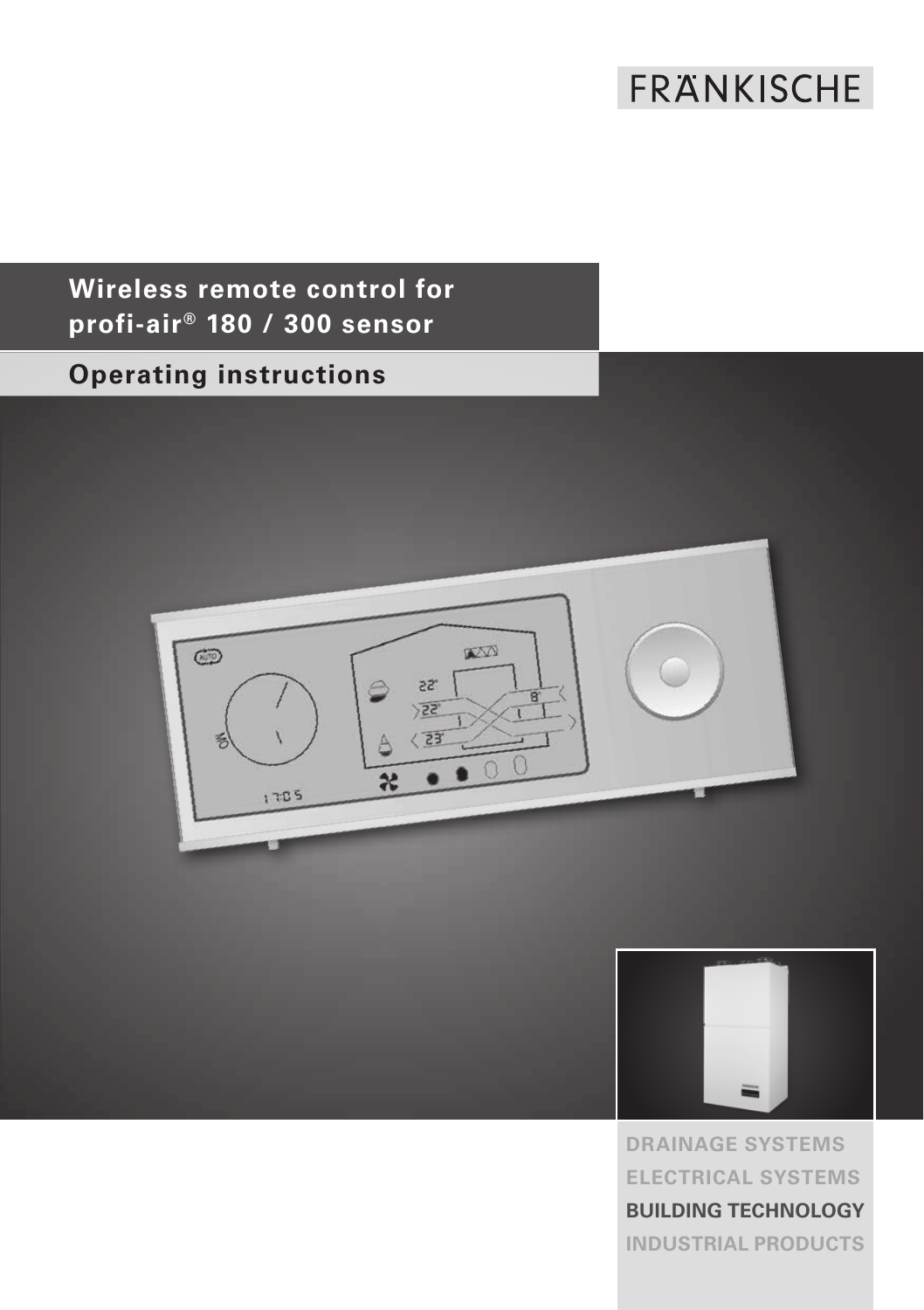# **Table of contents**

#### **1 General**

|                |                                       | 1.1 Introduction                                                    | 3                       |
|----------------|---------------------------------------|---------------------------------------------------------------------|-------------------------|
|                |                                       | 1.2 Safety                                                          | 3                       |
|                |                                       | 1.3 Symbols used                                                    | $\overline{\mathbf{3}}$ |
|                |                                       | 1.4 Intended use                                                    | 4                       |
|                |                                       | 1.5 Transport and unpacking                                         | 4                       |
|                |                                       | 1.6 Checking the scope of delivery                                  | 4                       |
|                |                                       | 1.7 Overview of functions                                           | 4                       |
|                |                                       |                                                                     |                         |
| $\mathbf{2}$   | Layout of the wireless remote control |                                                                     |                         |
|                |                                       | 2.1 Front                                                           | 5                       |
|                |                                       | 2.2 Back                                                            | 5                       |
|                |                                       |                                                                     |                         |
| 3              |                                       | Putting the wireless remote control into operation                  |                         |
|                |                                       | 3.1 Synchronisation                                                 | 6                       |
|                |                                       | 3.2 Multiple wireless remote controls                               | 6                       |
|                |                                       |                                                                     |                         |
|                |                                       |                                                                     | $\overline{ }$          |
| 4              | Display overview                      |                                                                     |                         |
| 5              |                                       | Navigation button and keystroke combinations                        |                         |
|                |                                       | 5.1 Navigation button                                               | 8                       |
|                |                                       | 5.2 Keystroke combinations                                          | 8                       |
|                |                                       |                                                                     |                         |
| 6              | User menu                             |                                                                     |                         |
|                |                                       | 6.1 "Operating modes" display field                                 |                         |
|                |                                       |                                                                     | 9<br>11                 |
|                |                                       | 6.2 "Operating data" display field<br>6.3 "Info line" display field | 12                      |
|                |                                       | 6.4 "Ventilation mode" display field                                | 13                      |
|                |                                       |                                                                     |                         |
| $\overline{7}$ | <b>Fitter menu</b>                    |                                                                     | 14                      |
|                |                                       |                                                                     |                         |
|                |                                       | 7.1 SW menu item                                                    | 15                      |
|                |                                       | 7.2 Automatic mode menu item                                        | 15                      |
|                |                                       | 7.3 Fan menu item                                                   | 16                      |
|                |                                       | 7.4 Summer bypass menu item (only with profi-air 300 sensor)        | 17                      |
|                |                                       | 7.5 Target values and setting ranges                                | 18                      |
|                |                                       | 7.6 Reset to factory settings                                       | 18                      |
|                |                                       |                                                                     |                         |
| 8              | <b>Error codes</b>                    |                                                                     | 19                      |
| 9              | <b>Weekly programs</b>                |                                                                     | 20                      |
|                |                                       | Weekly program P1                                                   | 20                      |
|                |                                       | <b>Weekly program P2</b>                                            | 20                      |
|                |                                       | <b>Weekly program P3</b>                                            | 20                      |
|                |                                       | <b>Weekly program P4</b>                                            | 21                      |
|                |                                       | <b>Weekly program P5</b>                                            | 21                      |
|                |                                       | <b>Weekly program P6</b>                                            | 21                      |
|                |                                       | <b>Weekly program P7</b>                                            | 22                      |
|                |                                       | <b>Weekly program P8</b>                                            | 22                      |
|                |                                       | <b>Weekly program P9</b>                                            | 22                      |
|                |                                       | <b>Weekly program P10</b>                                           | 23                      |
|                |                                       | <b>Weekly program P11</b>                                           | 23                      |
|                |                                       | <b>Weekly program P12</b>                                           | 23                      |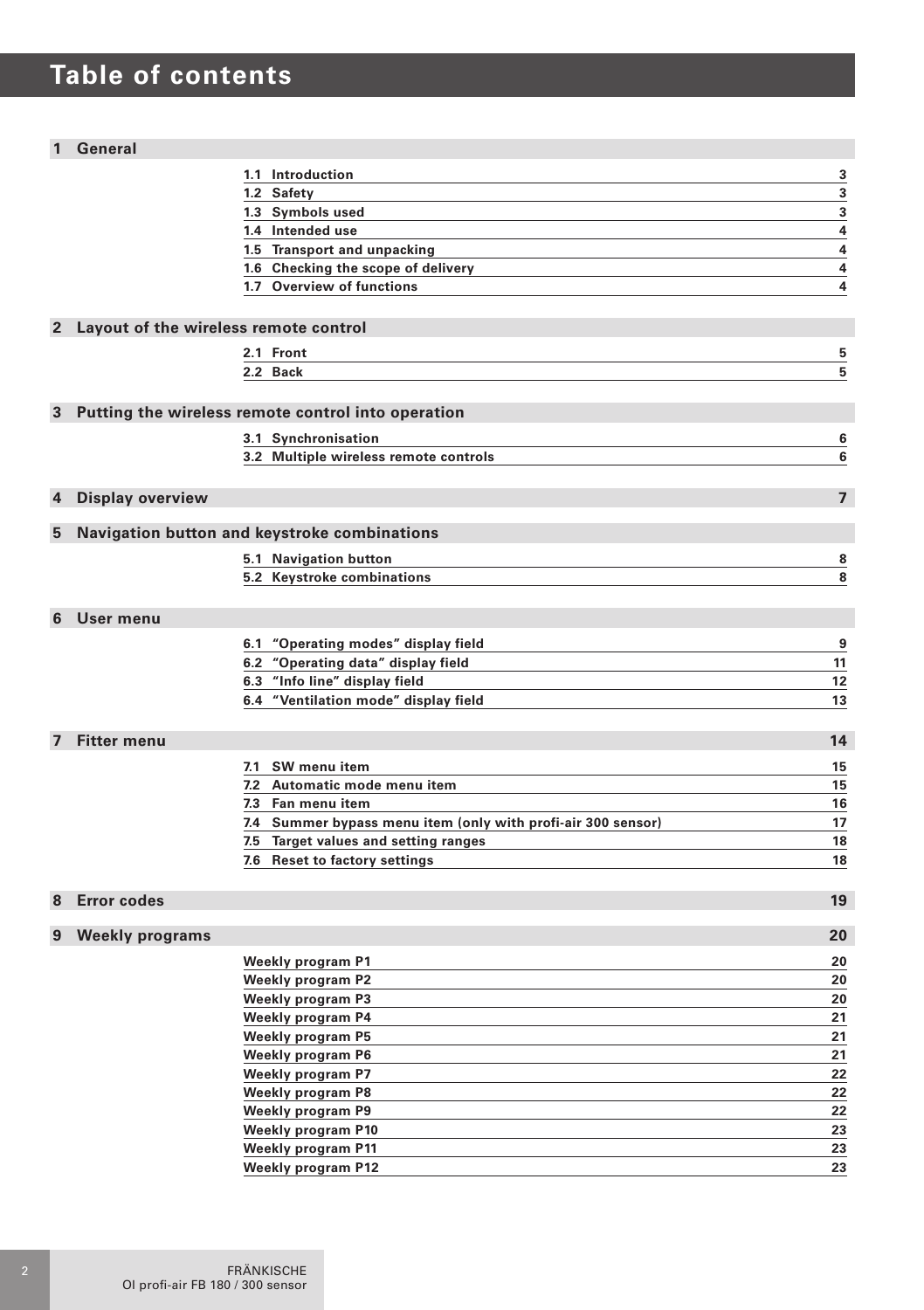### **1 General**

The wireless remote control has been developed specifically for demanding operators of profi-air 180 / 300 sensor ventilation units who emphasise innovative operation.

The remote control has a wireless connection to the control board of the ventilation unit. The range of this control unit inside a building (through walls and light ceiling structures) is up to 30 m.

#### **1.1 Introduction**

The operating instructions will help you to operate the wireless remote control ideally. We therefore recommend reading these operating

instructions carefully. Keep these operating instructions during the entire live of the ventilation unit since they also serve as reference for service and maintenance work and thus guarantee smooth and efficient operation.

#### **1.2 Safety**

When used as intended, the device is safe and reliable to operate. Its construction and design are state of the art and comply with all the rele-

vant DIN / VDE regulations and safety provisions. All safety regulations, warnings and notes of these operating instructions have to be

observed; non-observance might result in personal injury or damage to profi-air 180 / 300 sensor.

**Non-authorised changes or modifications of the wireless remote control are forbidden.**

#### **1.3 Symbols used**



Risk of personal injury



Risk of: n damage to equipment

- $\blacksquare$  errors while operating the device if the instructions are not followed
- $\blacksquare$  other material damage



Additional notes



Reference to other sections and/or guidelines of the manufacturer.

Disposal instructions

All information in this publication generally reflects the state of the art at the time of printing. Furthermore, considerable care was taken when preparing this publication. Nevertheless, typesetting and translation errors cannot be entirely excluded. We also reserve the right to make changes to our products, specifications and other data. Changes may also become necessary as a result of legal, material-related or other technological requirements, which cannot or can no longer be considered in this publication. For this reason, we cannot assume any liability which is based solely on the data provided in this publication. The decisive role with regard to the data on products and services is always played by the order placed, the product actually purchased and the documentation in connection with it, or the information provided by our specialist staff in each specific individual case.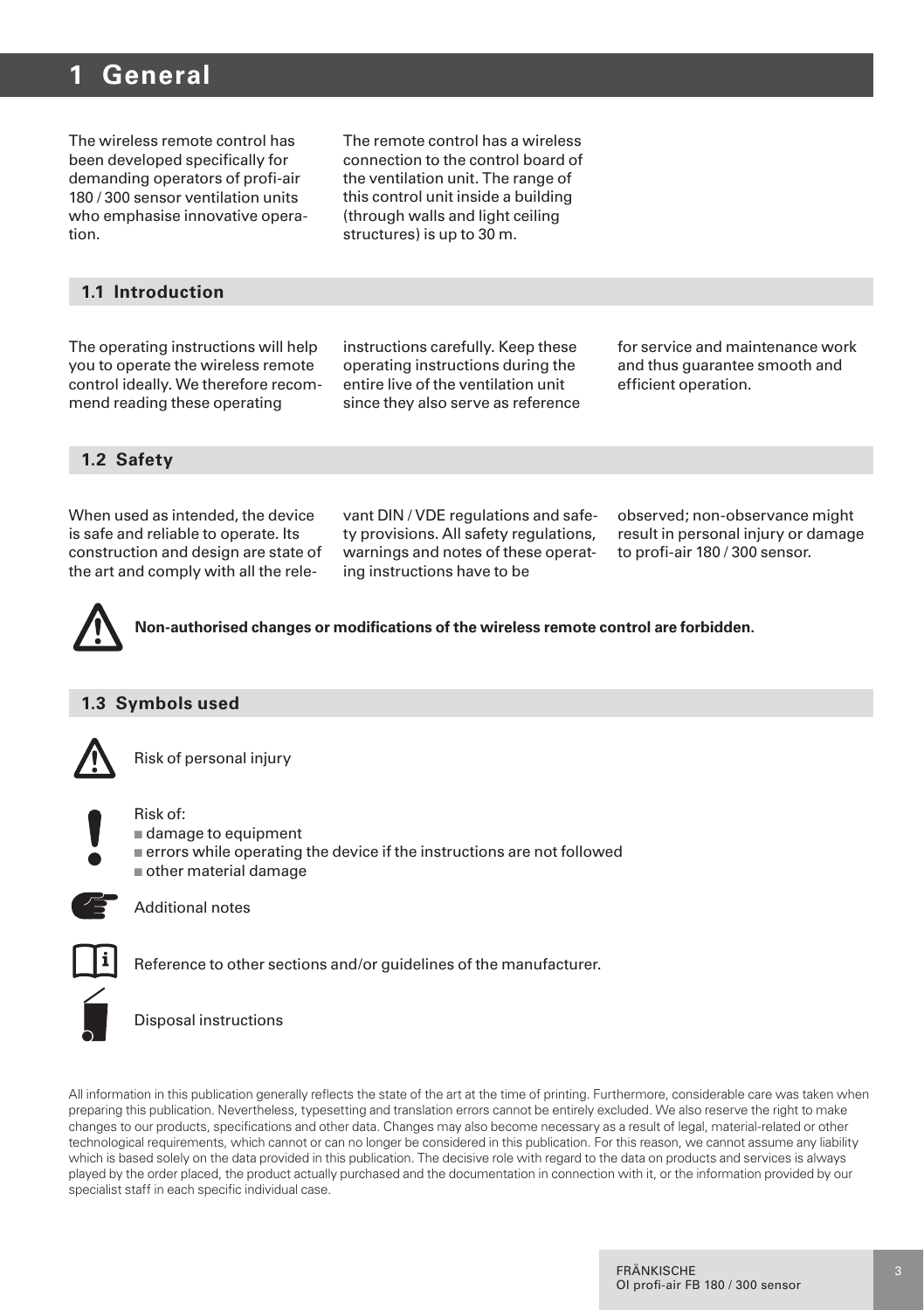### **1 General**

#### **1.4 Intended use**

The wireless remote control must only be used to operate profi-air 180 / 300 sensor ventilation units and is only suited for domestic use inside closed and frost-protected rooms.

#### **1.5 Transport and unpacking**

Please handle the profi-air wireless remote control with utmost care during transport and unpacking.

| 1.6 Checking the scope of delivery                                                                          |                                                                                                                          |  |
|-------------------------------------------------------------------------------------------------------------|--------------------------------------------------------------------------------------------------------------------------|--|
| If the delivered wireless remote<br>control has any damage or incom-<br>pleteness, please get in touch with | the supplier immediately.                                                                                                |  |
| The scope of delivery includes:                                                                             | wireless remote control<br>2 x batteries 1.5 V AAA<br>USB cable for optional power supply<br>٠<br>operating instructions |  |

#### **1.7 Overview of functions**

The wireless remote control features the following functions:

- $\blacksquare$  automatic demand control depending on relative humidity
- $m$  manual operation
- weekly autotimer according to stored weekly programs (P1 to P12)
- $\blacksquare$  holiday mode
- $\blacksquare$  night setback
- $\blacksquare$  temperature control summer bypass (only with profi-air 300 sensor)
- $\blacksquare$  setting of the time interval for filter exchange

The following can be displayed on the remote control:

- ventilation mode
- $\blacksquare$  fresh air, supply air, extract air and room temperature
- $n$  humidity in the extract air channel
- $n$  time left until filter replacement
- $\equiv$  error code and alarm signal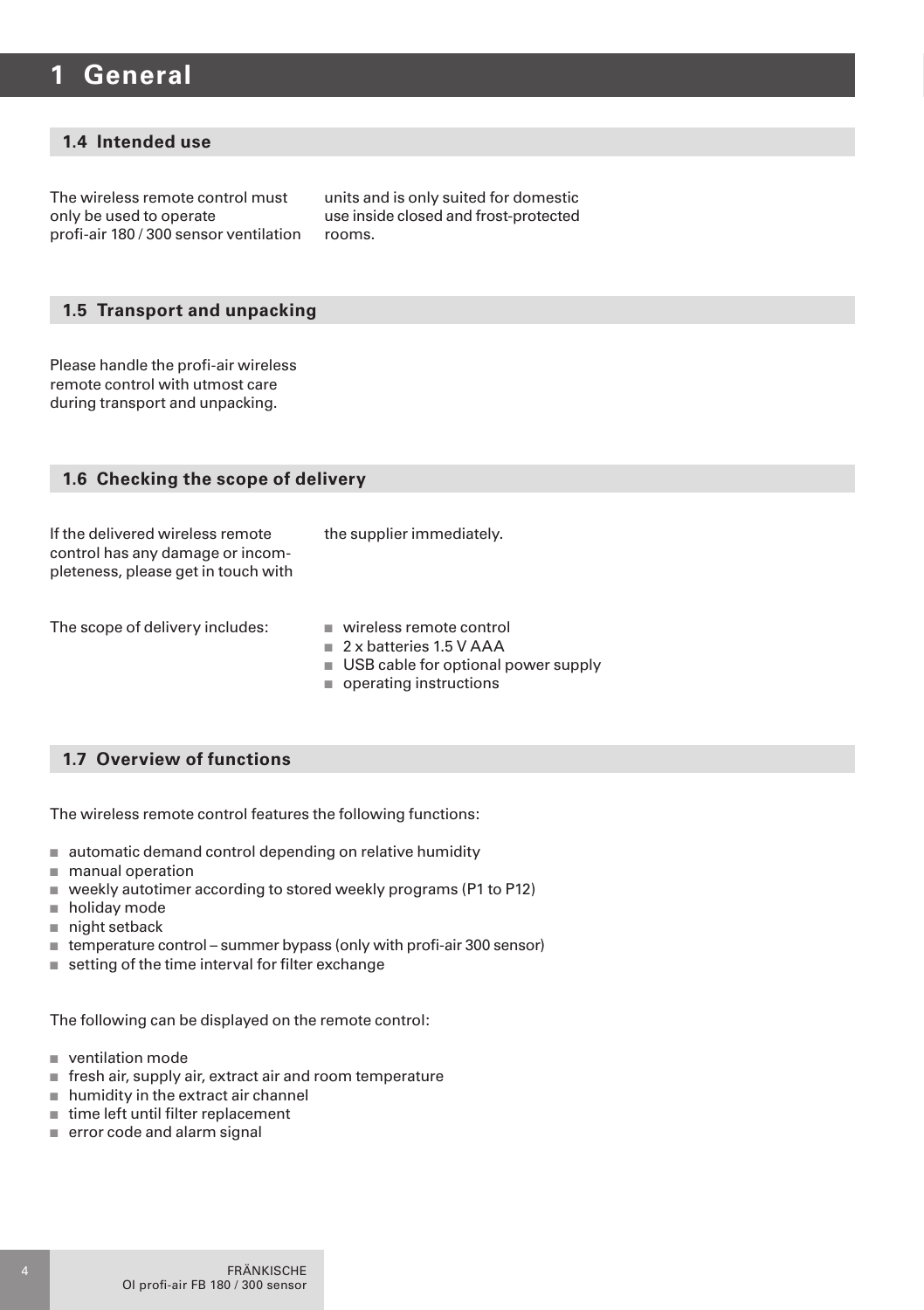## **2 Layout of the wireless remote control**

#### **2.1 Front**



**2.2 Back**

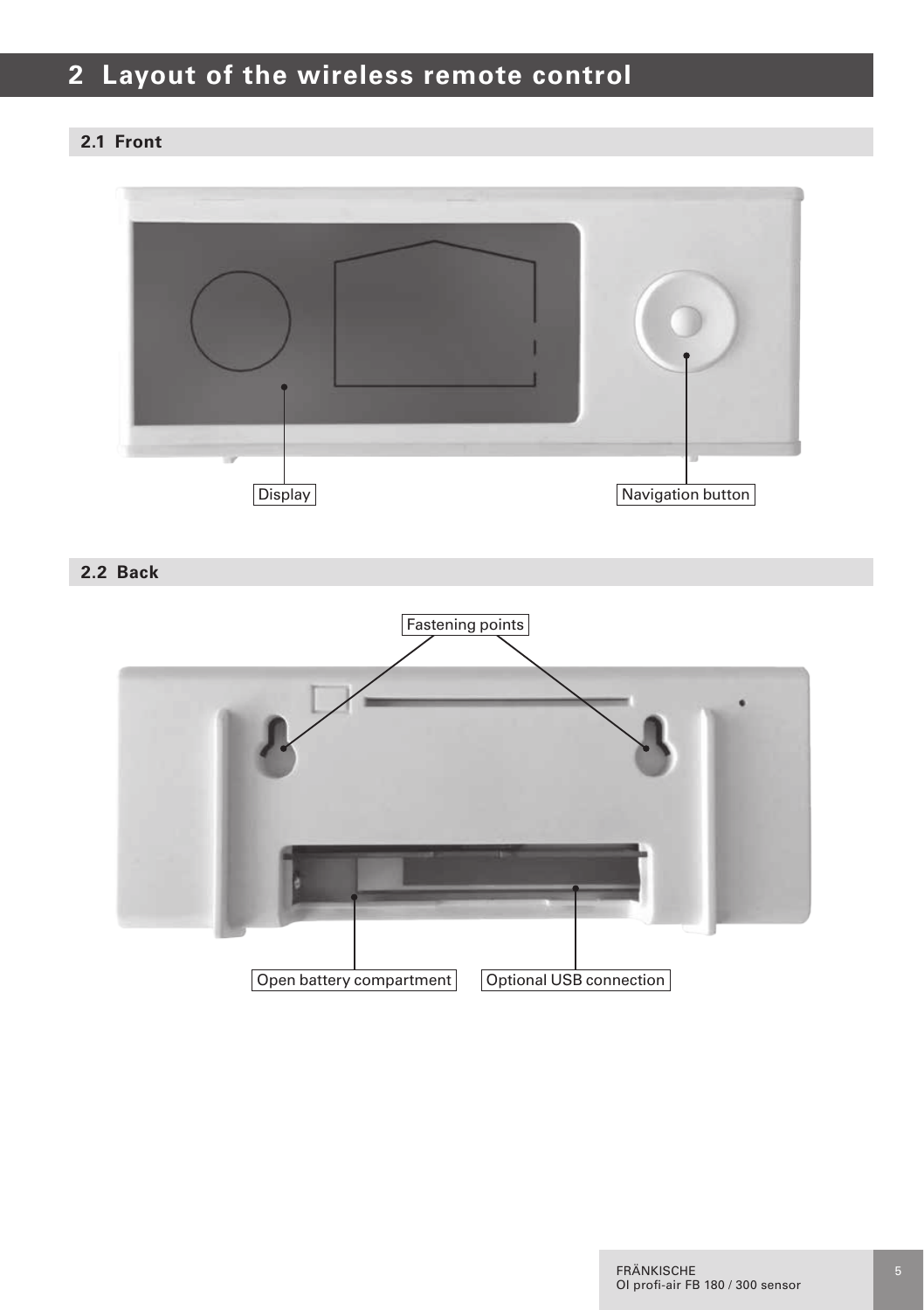#### **3.1 Synchronisation**

The remote control and the ventilation unit must be synchronised in order to be able to communicate. This requires the following steps:

| <b>Step</b> | <b>Procedure</b>                                                                                                                                                                                                             |
|-------------|------------------------------------------------------------------------------------------------------------------------------------------------------------------------------------------------------------------------------|
|             | Interrupt power supply of the ventilation unit.                                                                                                                                                                              |
| 2           | Open the battery compartment on the back of the remote control and insert the included batteries 2 x 1.5 V AAA).                                                                                                             |
| 3           | If you want to establish permanent power supply, connect the included USB cable.<br>The port for the mini USB connector is on the back of the wireless remote control under the battery cover.                               |
|             | Re-connect power supply of the ventilation unit. Within the next 60 seconds, the wireless remote control and the<br>ventilation unit try to establish a connection, after which the unit's data is displayed on the display. |

**If synchronisation does not work at the first attempt (error code E13), either the distance to the control board of the ventilation unit is too big or the wireless remote control has been synchronised with another ventilation unit before. You must reset the wireless remote control in this case. Push and hold the "LEFT" button for approx. 10 seconds until all symbols on the display are flashing. The wireless remote control can now be synchronised again.**

#### **3.2 Multiple wireless remote controls**

Up to five wireless remote controls can be connected to a ventilation unit. All connected wireless remote

controls are equal, meaning that always the latest respective change is applied.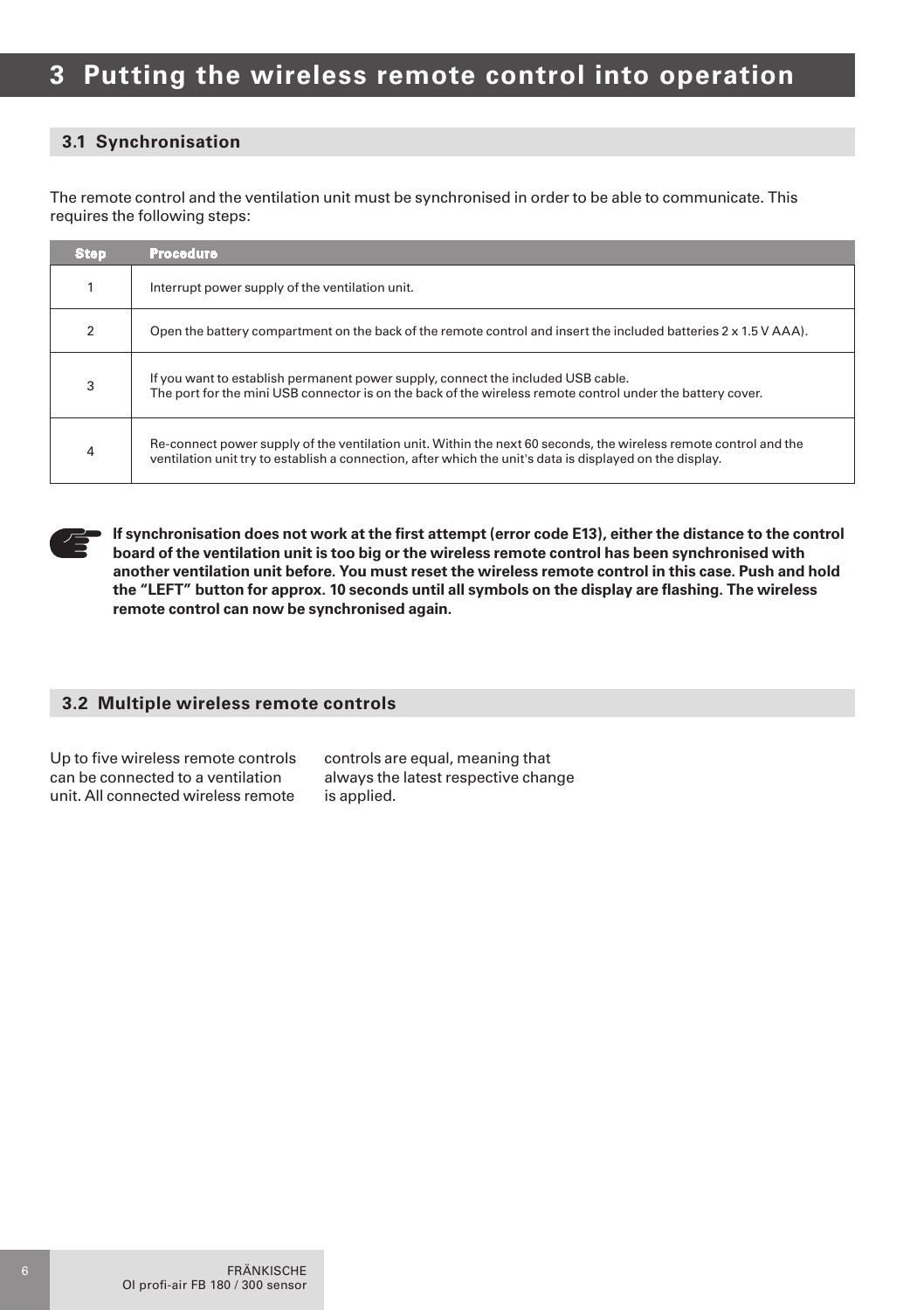## **4 Display overview**



The following table provides a short description of the different symbols and buttons of the wireless remote control.



**The wireless remote control features a power saving function which switches the display off between 11:00 pm and 07:00 am. You can activate the illumination by pushing any button.**

| <b>Display fields</b> | <b>Function</b>                                              |                                                                                                                                                                                                                       |
|-----------------------|--------------------------------------------------------------|-----------------------------------------------------------------------------------------------------------------------------------------------------------------------------------------------------------------------|
|                       | @                                                            | Automatic mode / demand control                                                                                                                                                                                       |
|                       | M                                                            | Manual operation                                                                                                                                                                                                      |
| Operating mode        | ₩                                                            | Weekly autotimer                                                                                                                                                                                                      |
|                       | ni in                                                        | Holiday mode                                                                                                                                                                                                          |
|                       | Ńш                                                           | Night setback                                                                                                                                                                                                         |
| Time/day              | Use the clock to set the weekly autotimer and night setback. |                                                                                                                                                                                                                       |
|                       | Ж                                                            | Alarm (error code)                                                                                                                                                                                                    |
| Info line             | 8888                                                         | Information on various functions or programs                                                                                                                                                                          |
|                       | R                                                            | Low battery status                                                                                                                                                                                                    |
| Ventilation mode      |                                                              | The four oval fields display the ventilation mode. The more fields are filled, the higher the ventilation mode.                                                                                                       |
| Navigation<br>button  |                                                              | Use this button to select individual menu items from the user menu and to increase or reduce target values.                                                                                                           |
| Operating data        | ٠<br>٠<br>٠<br>٠<br>٠<br>٠                                   | The following information can be displayed:<br>filter replacement<br>room temperature<br>temperature of supply/extract air<br>fresh air temperature<br>relative extract air humidity<br>heat recovery / summer bypass |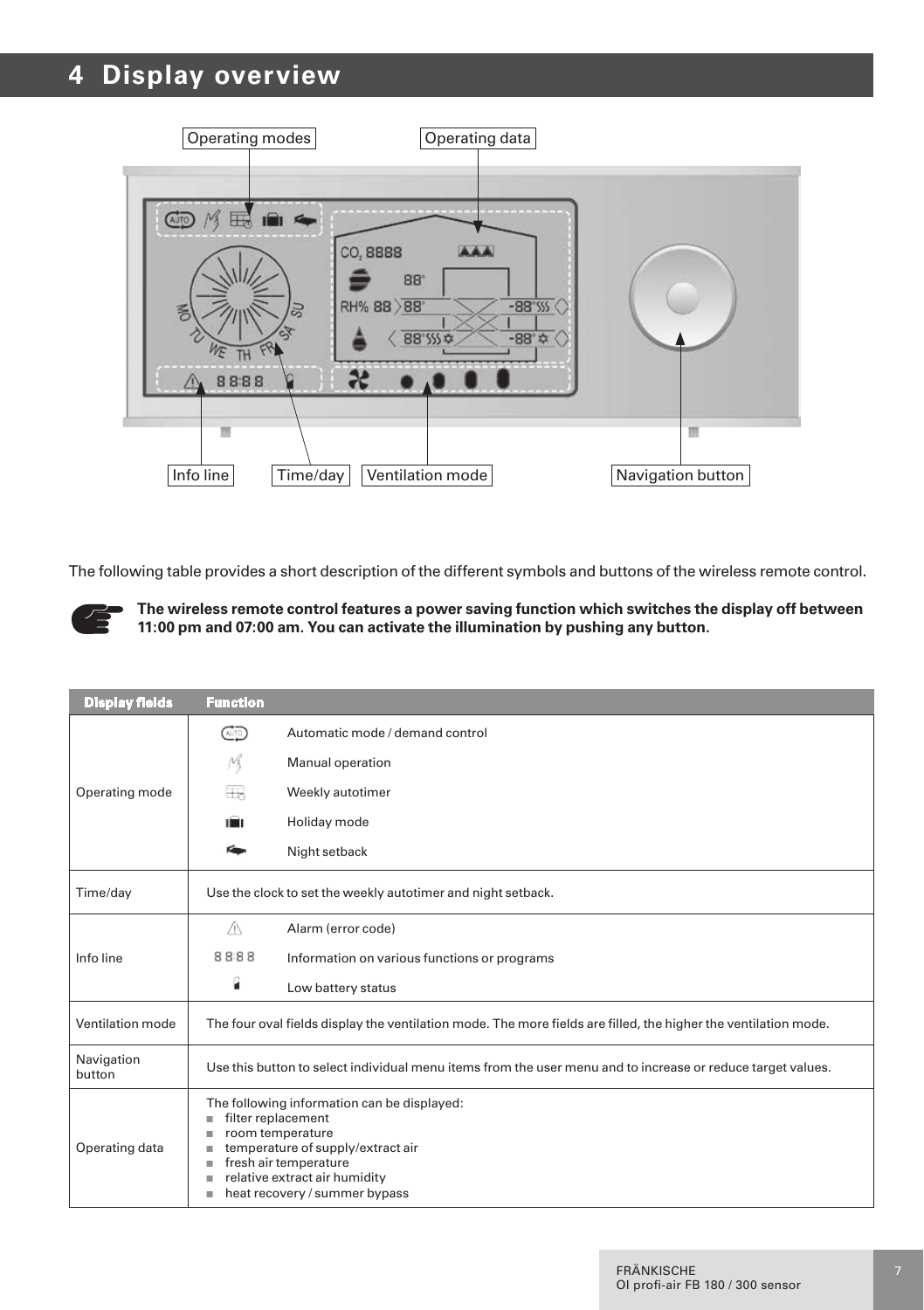## **5 Navigation button and keystroke combinations**

The following table provides an overview of the functions of the navigation button and the keystroke combinations.

#### **5.1 Navigation button**

| <b>Button</b> | <b>Function</b>                                                                                                                       |
|---------------|---------------------------------------------------------------------------------------------------------------------------------------|
|               | Push the "CENTER" button to start the user menu, select a menu item or confirm a setting.                                             |
|               | Push the "LEFT" and "RIGHT" buttons to switch between the different menu items or to switch the ventilation<br>mode into manual mode. |
|               | Push the "UP" and "DOWN" buttons to switch between                                                                                    |

#### **5.2 Keystroke combinations**

| <b>Button</b> | <b>Function</b>                                                                                                                                                                  |
|---------------|----------------------------------------------------------------------------------------------------------------------------------------------------------------------------------|
|               | Push and hold the "CENTER" button for approx. 3 seconds.<br>Takes you back to the start page from any menu item.                                                                 |
|               | Push and hold the "DOWN" button for approx. 5 seconds.<br>Activates/deactivates manual summer bypass (only with profi-air 300 sensor) for 6 hours.                               |
|               | Push and hold the "RIGHT" button for approx. 10 seconds.<br>Activates/deactivates the installation mode.                                                                         |
|               | Push and hold the "CENTER" and "UP" buttons for approx. 10 seconds.<br>Resets all settings and target values to factory settings (only possible in activated installation mode). |
|               | Push and hold the "LEFT" button for approx. 10 seconds.<br>Resets the wireless remote control / ventilation unit synchronisation.                                                |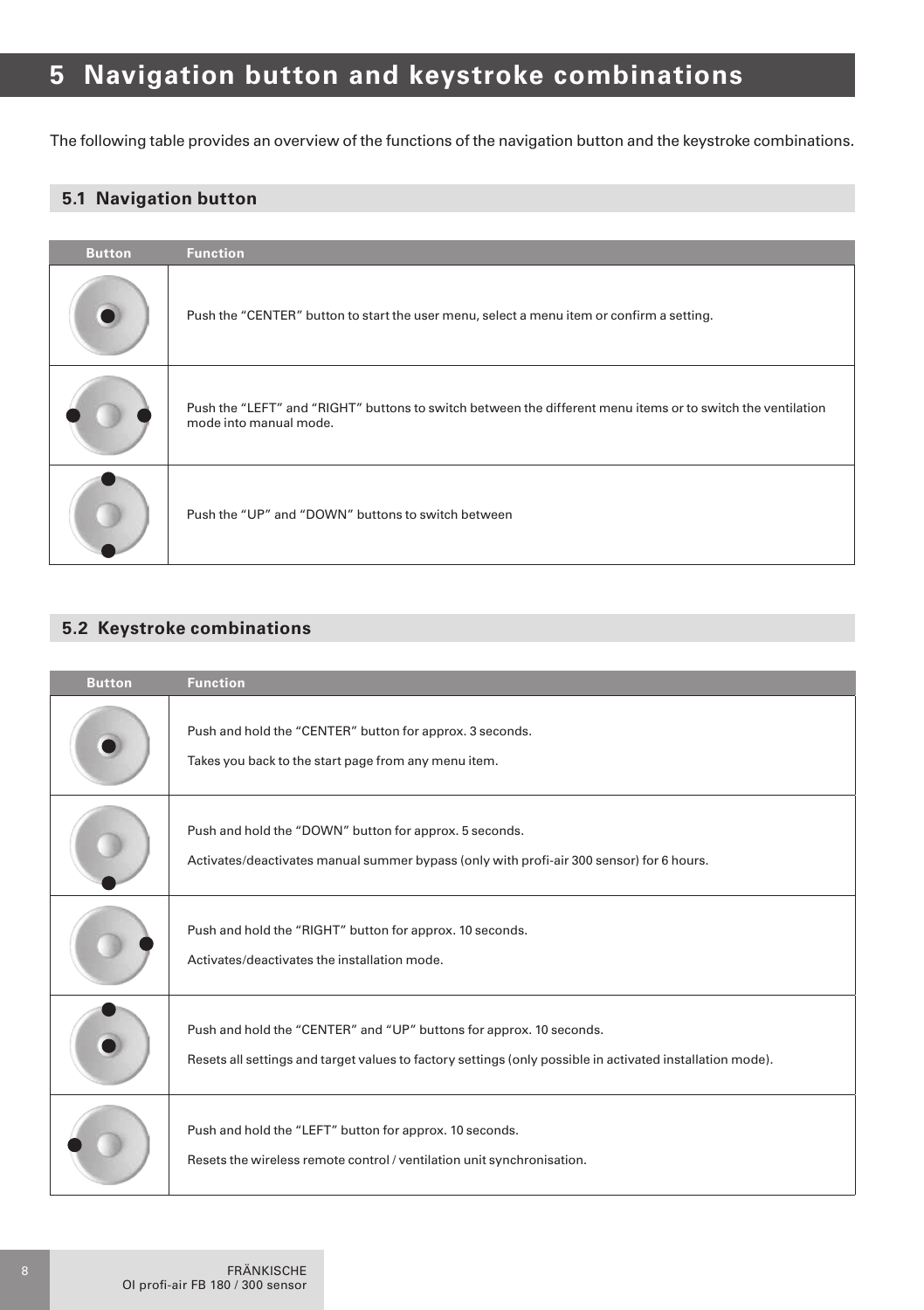### **6 User menu**

The user menu is used to control the profi-air 180 / 300 sensor ventilation unit. It provides possibilities to set, e.g. operating modes and visualise operating data, filter replacement and error codes.

The user menu is set up as follows:



The following chapters describe the individual display fields.

#### **6.1 "Operating modes" display field**

| <b>Symbol</b> | <b>Description</b>                                                                                                                                                                                                                   |
|---------------|--------------------------------------------------------------------------------------------------------------------------------------------------------------------------------------------------------------------------------------|
|               | Automatic mode                                                                                                                                                                                                                       |
|               | The automatic mode regulates the air volume flow rate of the ventilation unit depending on the humidity level<br>in the building. A sensor in the extract air channel of the ventilation unit measures the humidity.                 |
|               | Automatic mode is activated if the symbol is shown on the display. The set ventilation mode is also displayed<br>there.                                                                                                              |
|               | We generally recommend operating the ventilation unit in automatic mode since this ensures<br>constant air exchange as required. The automatic mode additionally prevents the house from drying<br>out especially during the winter. |
|               | <b>Manual operation</b>                                                                                                                                                                                                              |
|               | In manual operation the user must set the ventilation mode himself/herself if the required air exchange in the<br>house changes.                                                                                                     |
|               | Weekly program                                                                                                                                                                                                                       |
|               | The ventilation mode is controlled via the selected profile when a weekly program is activated.                                                                                                                                      |
|               | The profile can be changed as follows:                                                                                                                                                                                               |
|               | <b>Description</b><br>Step                                                                                                                                                                                                           |
|               | Start the user menu by pushing the "CENTER" button.<br>1                                                                                                                                                                             |
|               | $\overline{2}$<br>Select the weekly program menu item by pushing the "LEFT" or "RIGHT" buttons.                                                                                                                                      |
|               | 3<br>Push the "DOWN" button as soon as the weekly program symbol starts flashing. Now, the selected<br>weekly program, e.g. P1, flashes in the info line.                                                                            |
|               | Select the weekly program by pushing the "UP" or "DOWN" buttons.<br>4                                                                                                                                                                |
|               | 5<br>Confirm this by pushing the "CENTER" button.                                                                                                                                                                                    |
|               | See Section 9 for a description of the different weekly programs.                                                                                                                                                                    |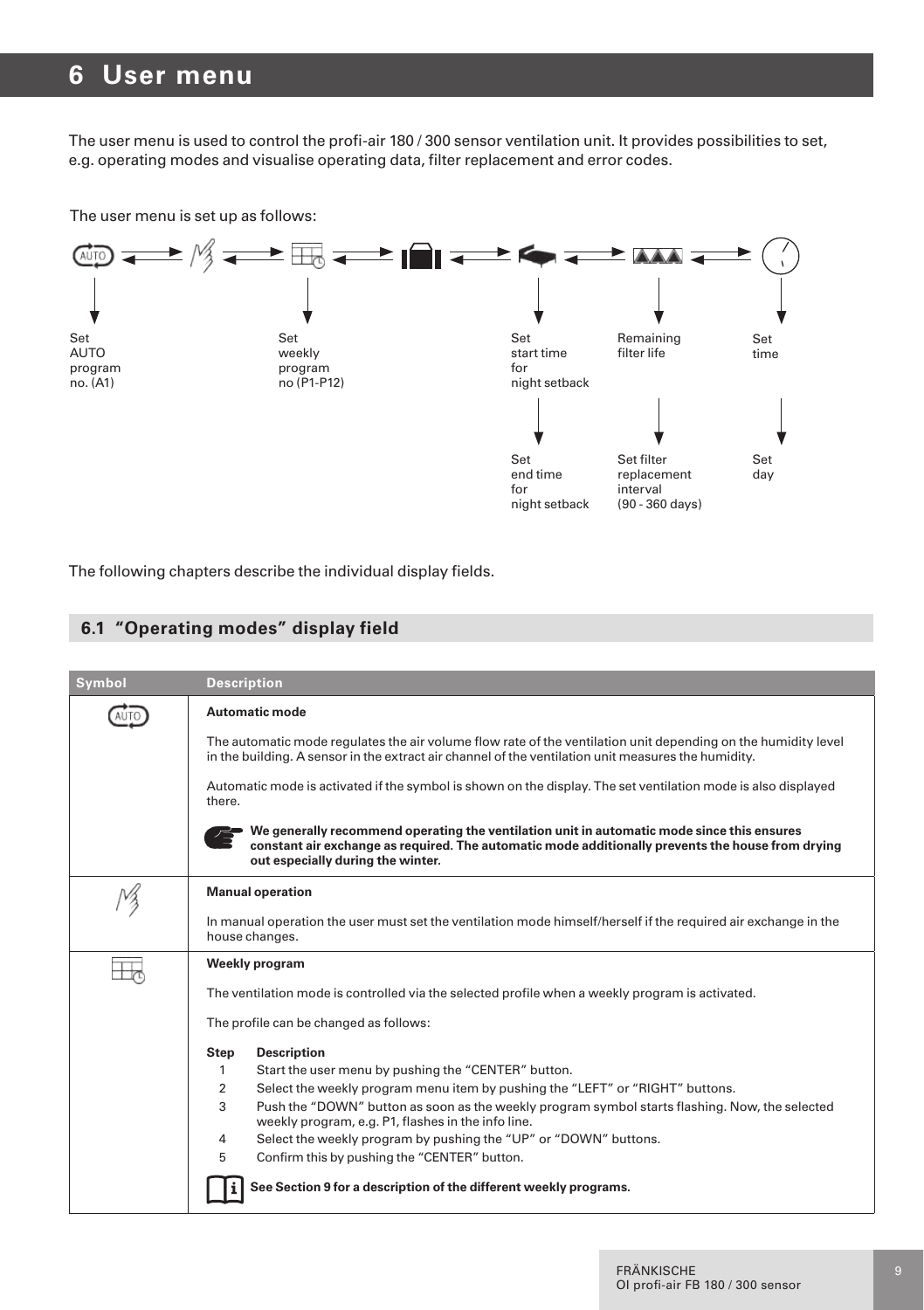## **6 User menu**

|   | <b>Holiday</b> mode                                                                                                                                                                                                                               |
|---|---------------------------------------------------------------------------------------------------------------------------------------------------------------------------------------------------------------------------------------------------|
|   | The holiday mode can be activated for times when the building is not inhabited. The ventilation unit runs with<br>minimum air exchange in holiday mode (i.e. 2/3 of the time in ventilation mode 1 and 1/3 of the time in<br>ventilation mode 0). |
|   | The function is deactivated by choosing another operating mode or after 28 days at the latest.                                                                                                                                                    |
|   | Deactivate the function immediately after the building is inhabited again since otherwise this causes an<br>increased risk of condensation in the pipes, or might lead to moisture damage in the building.                                        |
| G | Night setback                                                                                                                                                                                                                                     |
|   | The ventilation unit runs in ventilation mode 1 with activated night setback.<br>This function can be used together with automatic mode, manual operation and activated weekly program.                                                           |
|   | You can set the period for the night setback as follows:                                                                                                                                                                                          |
|   | <b>Step</b><br><b>Description</b>                                                                                                                                                                                                                 |
|   | 1<br>Start the user menu by pushing the "CENTER" button.                                                                                                                                                                                          |
|   | 2<br>Select the night setback menu item by pushing the "LEFT" or "RIGHT" buttons.<br>3<br>Push the "DOWN" button as soon as the night setback symbol flashes.                                                                                     |
|   | Now, the set start time, e.g. 11:00 pm, flashes in the info line.                                                                                                                                                                                 |
|   | Select the start time by pushing the "UP" or "DOWN" buttons.<br>4                                                                                                                                                                                 |
|   | Confirm this by pushing the "CENTER" button.<br>5                                                                                                                                                                                                 |
|   | 6<br>Now, the set end time, e.g. 07:00 am, flashes in the info line.                                                                                                                                                                              |
|   | $\overline{7}$<br>Select the end time by pushing the "UP" or "DOWN" buttons.<br>8<br>Confirm this by pushing the "CENTER" button.                                                                                                                 |
|   |                                                                                                                                                                                                                                                   |
|   | Time                                                                                                                                                                                                                                              |
|   | The time controls weekly programs and night setback.                                                                                                                                                                                              |
|   | Set the time as follows:                                                                                                                                                                                                                          |
|   | Step<br><b>Description</b>                                                                                                                                                                                                                        |
|   | Start the user menu by pushing the "CENTER" button.<br>1                                                                                                                                                                                          |
|   | 2<br>Select the clock menu item by pushing the "LEFT" or "RIGHT" buttons.                                                                                                                                                                         |
|   | 3<br>Push the "DOWN" button as soon as the clock symbol starts flashing. Now, the set time, e.g. 05:00 pm,<br>flashes in the info line.                                                                                                           |
|   | Set by pushing the "UP" or "DOWN" buttons.<br>4                                                                                                                                                                                                   |
|   | Confirm this by pushing the "CENTER" button.<br>5                                                                                                                                                                                                 |
|   | 6<br>Now, the set weekday flashes at the bottom edge of the clock.                                                                                                                                                                                |
|   | $MO - Monday$                                                                                                                                                                                                                                     |
|   | $\blacksquare$ TU - Thursday                                                                                                                                                                                                                      |
|   | ■ WE - Wednesday                                                                                                                                                                                                                                  |
|   | $\blacksquare$ TH - Thursday<br>$F R - Friday$                                                                                                                                                                                                    |
|   | ■ SA - Saturday                                                                                                                                                                                                                                   |
|   | $\equiv$ SU - Sunday                                                                                                                                                                                                                              |
|   | 7<br>Select the weekday by pushing the "UP" or "DOWN" buttons.                                                                                                                                                                                    |
|   | 8<br>Confirm this by pushing the "CENTER" button.                                                                                                                                                                                                 |
|   |                                                                                                                                                                                                                                                   |



**For factory settings and setting options, see profi-air 180 / 300 sensor installation and operating instructions Section 5.**



**For summer bypass, automatic mode and frost protection control strategies, see profi-air 180 / 300 sensor installation and operating instructions Section 6.**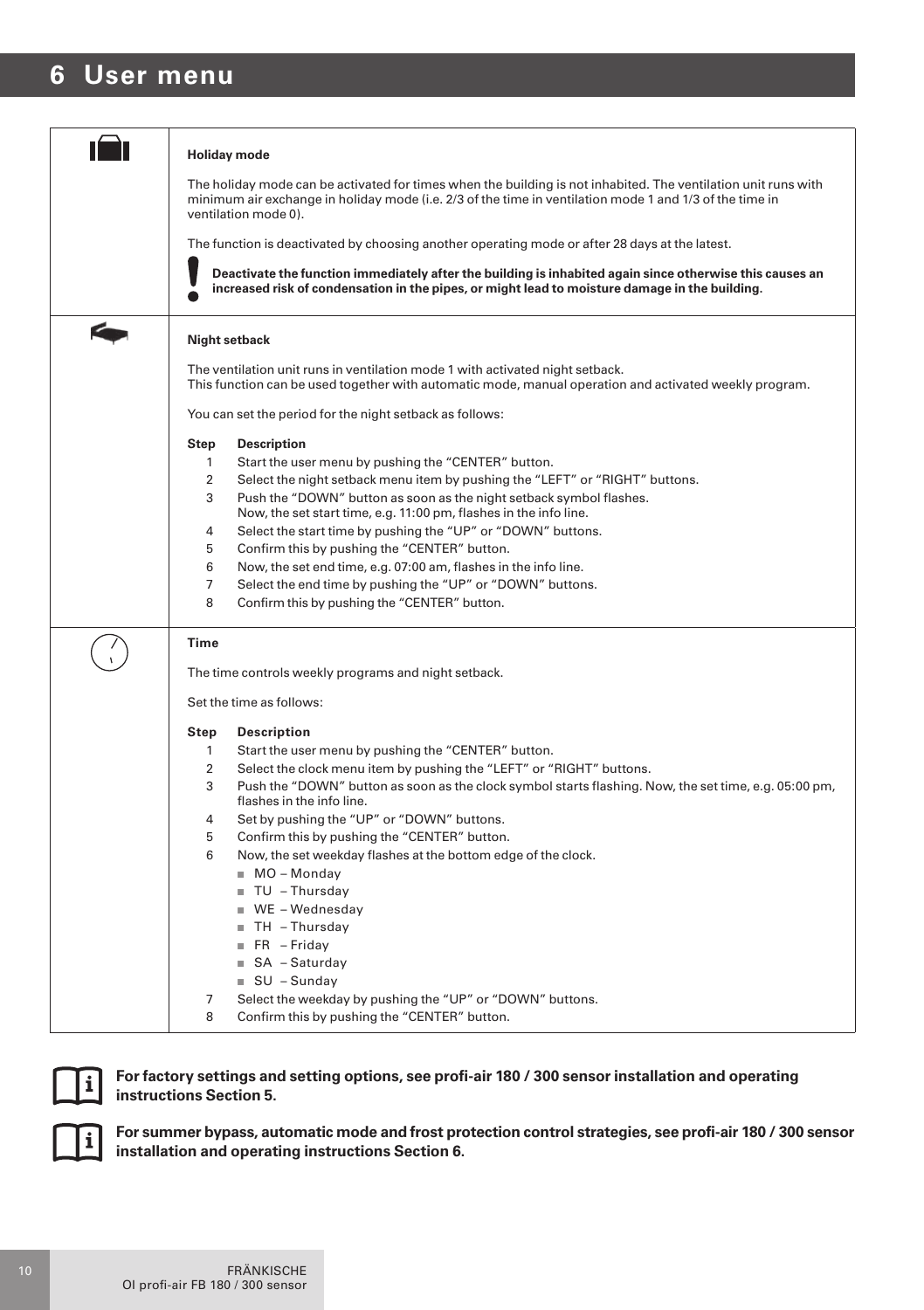#### **6.2 "Operating data" display field**

The "operating data" display field displays different operating data depending on the system's current operating mode. The following table shows and explains the individual items.





Heat recovery active **Summer by active Community** Summer by pass active (only with profi-air 300 sensor)

| <b>Symbol</b> | <b>Description</b>                                                                                                          |  |  |
|---------------|-----------------------------------------------------------------------------------------------------------------------------|--|--|
| (T1)          | Fresh air temperature / measured in the fresh air channel of the ventilation unit                                           |  |  |
| (T2)          | Supply air temperature / measured in the supply air channel of the ventilation unit                                         |  |  |
| (T3)          | Extract air temperature / measured in the extract air channel of the ventilation unit                                       |  |  |
| (T5)          | Room temperature / measured at the wireless remote control                                                                  |  |  |
| (6)           |                                                                                                                             |  |  |
| <b>RH% 45</b> | <b>Relative humidity</b>                                                                                                    |  |  |
|               | The drop symbol shows whether the humidity in the building is within the comfort zone.                                      |  |  |
|               | <b>Relative humidity Description</b><br>Symbol                                                                              |  |  |
|               | ê<br>$< 24 \%$<br>very dry air                                                                                              |  |  |
|               | 25-34 %<br>dry air                                                                                                          |  |  |
|               | $35 - 65%$<br>comfort zone                                                                                                  |  |  |
|               | å<br>>66%<br>humid air                                                                                                      |  |  |
|               | Relative humidity is displayed next to the drop symbol.                                                                     |  |  |
|               | The automatic mode must be activated to control the air volume depending on the humidity.                                   |  |  |
|               | For automatic mode control strategies, see profi-air 180 / 300 sensor installation and operating<br>instructions Section 6. |  |  |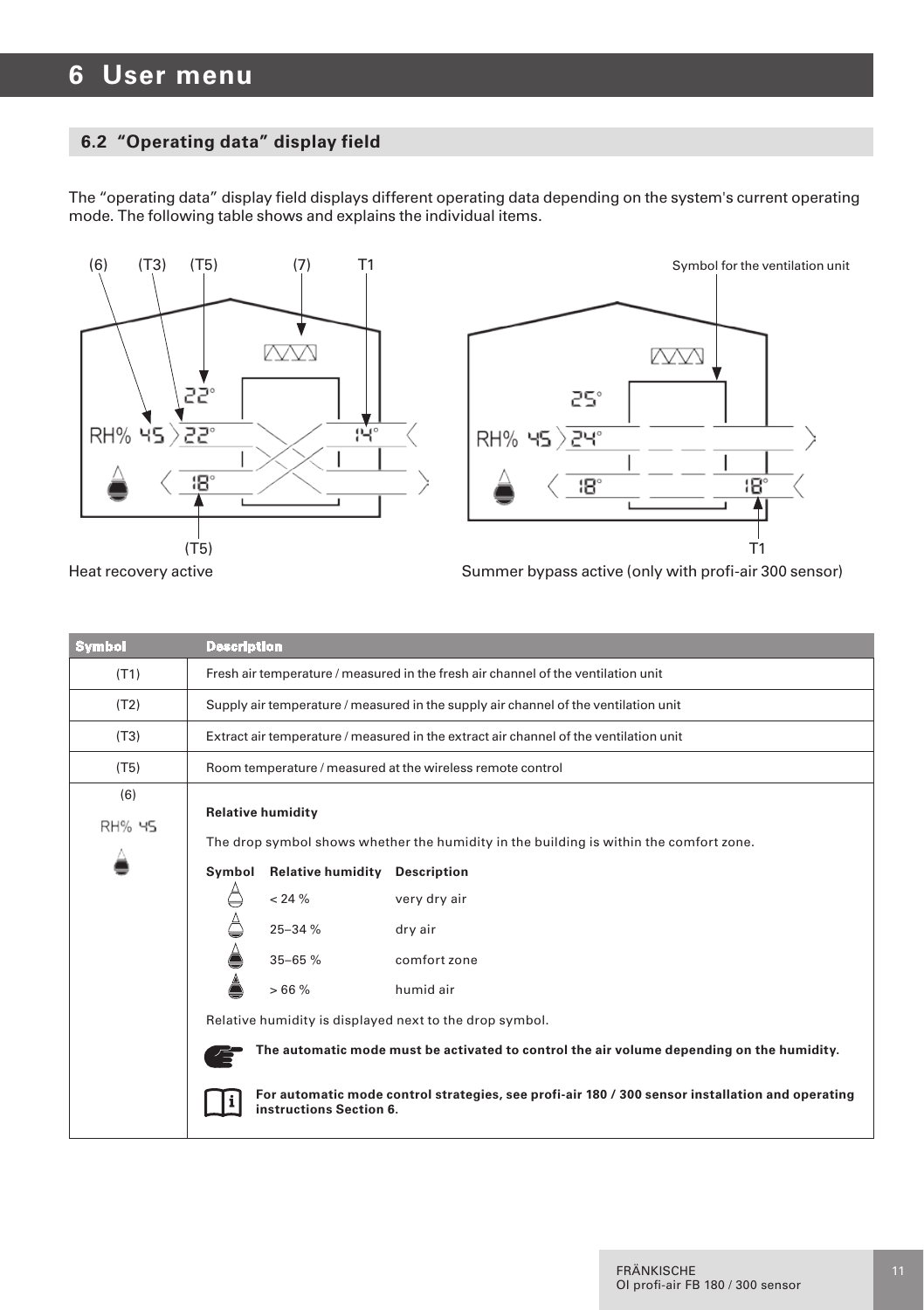### **6 User menu**

| Filter                                                                                                                                                                                                                                                                                                                                                                                                                                                                                                                                                                                                                                                               |
|----------------------------------------------------------------------------------------------------------------------------------------------------------------------------------------------------------------------------------------------------------------------------------------------------------------------------------------------------------------------------------------------------------------------------------------------------------------------------------------------------------------------------------------------------------------------------------------------------------------------------------------------------------------------|
| The triangles of the filter symbol show the remaining life of the filter. If all three triangles are displayed in black,<br>the filter symbol flashes and the filter should be replaced.                                                                                                                                                                                                                                                                                                                                                                                                                                                                             |
| The filter alarm can be intermitted for 14 days by pushing any button on the wireless remote control.                                                                                                                                                                                                                                                                                                                                                                                                                                                                                                                                                                |
| The factory setting for the filter replacement is 180 days. This setting can be extended or reduced depending on<br>the degree of pollution of the filter.                                                                                                                                                                                                                                                                                                                                                                                                                                                                                                           |
| Proceed as follows to display the remaining filter life or to adapt the interval for filter replacement:                                                                                                                                                                                                                                                                                                                                                                                                                                                                                                                                                             |
| <b>Description</b><br>Step<br>Start the user menu by pushing the "CENTER" button.<br>1<br>$\overline{\mathbf{c}}$<br>Select the filter menu item by pushing the "LEFT" or "RIGHT" buttons.<br>3<br>The remaining life of the filter is displayed in the info line as soon as the filter symbol flashes.<br>4<br>Push the "DOWN" button to display the filter interval in the info line.<br>5<br>Set by pushing the "UP" or "DOWN" buttons.<br>6<br>Confirm this by pushing the "CENTER" button.<br>For filter replacement instructions, see profi-air 180 / 300 sensor installation and operating instructions<br>and/or the replacement filter instruction leaflet. |
|                                                                                                                                                                                                                                                                                                                                                                                                                                                                                                                                                                                                                                                                      |

### **6.3 "Info line" display field**

The info line displays error messages, information on different settings of the ventilation unit and the battery status of the wireless remote control.

| Symbol | <b>Description</b>                                                                                                                                                                                                                        |  |
|--------|-------------------------------------------------------------------------------------------------------------------------------------------------------------------------------------------------------------------------------------------|--|
|        | Alarm<br>The alarm symbol means that there is a malfunction in the ventilation unit. The error code is displayed after the<br>symbol.                                                                                                     |  |
|        | See Section 8 for a list of error codes.                                                                                                                                                                                                  |  |
|        | For more troubleshooting information, see profi-air 180 / 300 sensor installation and<br>operating instructions.                                                                                                                          |  |
| 8888   | Information regarding time setting, weekly programs, error codes, etc. is displayed here.                                                                                                                                                 |  |
|        | <b>Meaning</b><br>Display<br>A1<br>A1 automatic program is selected<br>P1, P2<br>Weekly program number<br>BYP6, BYP5<br>Manual summer bypass is activated, 6 h left, 5 h<br>Defrost function active<br><b>DEF</b><br>E1, E2<br>Error code |  |
|        | Low battery status in the wireless remote control                                                                                                                                                                                         |  |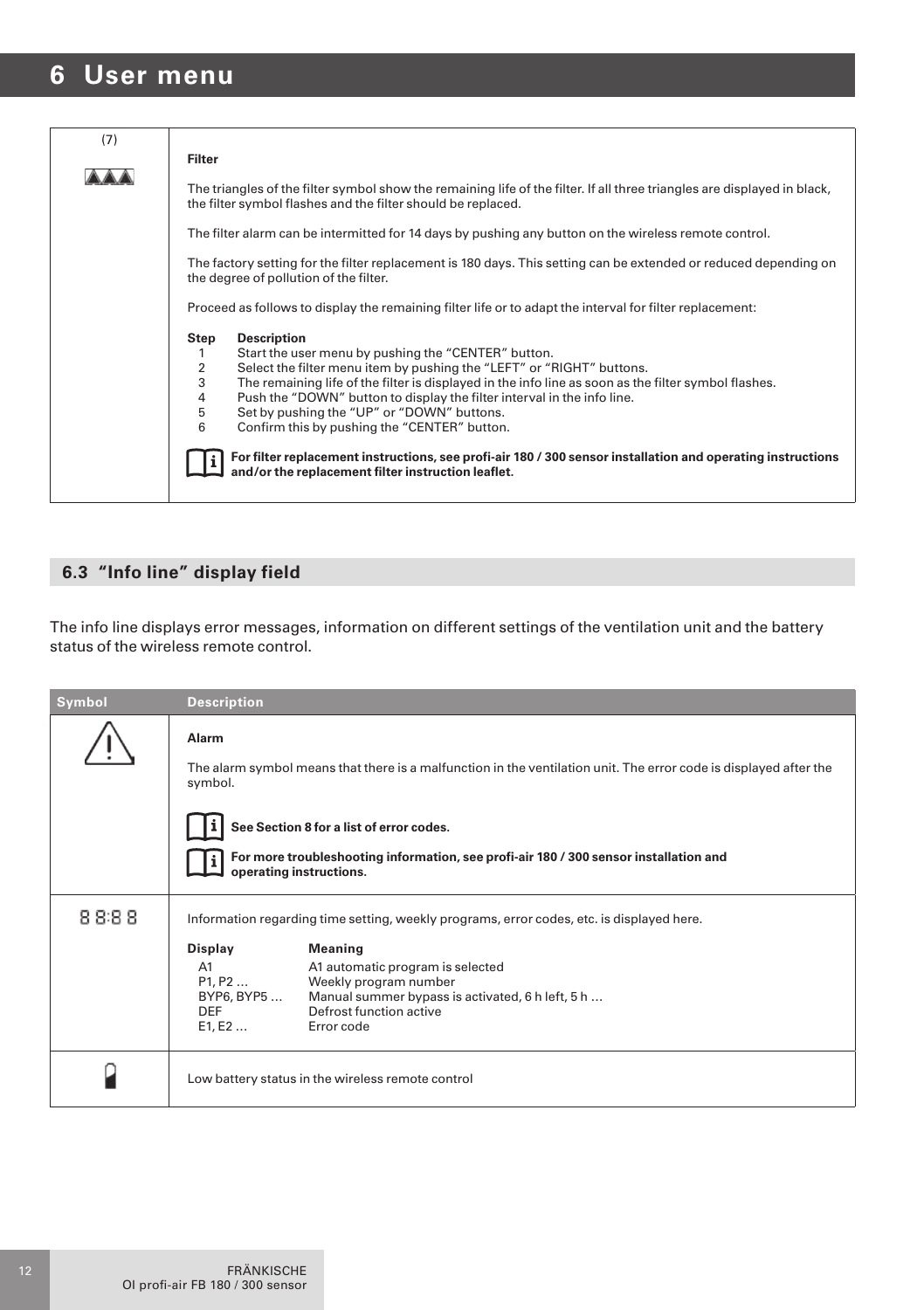## **6 User menu**

#### **6.4 "Ventilation mode" display field**

This display field displays the current ventilation mode.

| Mode 0<br>The device is switched off. This function may only be used in exceptional cases, e.g unpleasant odour from<br>outside. After activating speed 0, this will be enabled for 4 hours and switched to speed 3 afterwards.<br>If the system has been switched off over a longer period of time, this causes an increased risk of conden-<br>sation in the pipes, and/or might lead to moisture damage in the building. |
|-----------------------------------------------------------------------------------------------------------------------------------------------------------------------------------------------------------------------------------------------------------------------------------------------------------------------------------------------------------------------------------------------------------------------------|
| Mode 1 (protection against moisture)<br>The lowest fan speed protects the building from moisture during times of longer absence<br>of the inhabitants (e.g. holidays).<br>50 % below the set fan speed in mode 3.                                                                                                                                                                                                           |
| Mode 2 (reduced ventilation)<br>The low fan speed is used for reduced ventilation during times of absence of the inhabitants.<br>25 % below the set fan speed in mode 3.                                                                                                                                                                                                                                                    |
| Mode 3 (rated ventilation)<br>The normal fan speed is used for rated operation of the ventilation unit when the inhabitants are present.<br>Can be set between 46 % and 91 % of fan speed.                                                                                                                                                                                                                                  |
| Mode 4 (intensive ventilation)<br>The maximum fan speed is used for intensive ventilation (party mode).<br>After activating speed 4, this will be enabled for 4 hours and switched to speed 3 afterwards.<br>Can be set from ventilation mode 3 to 100 % of the fan speed.                                                                                                                                                  |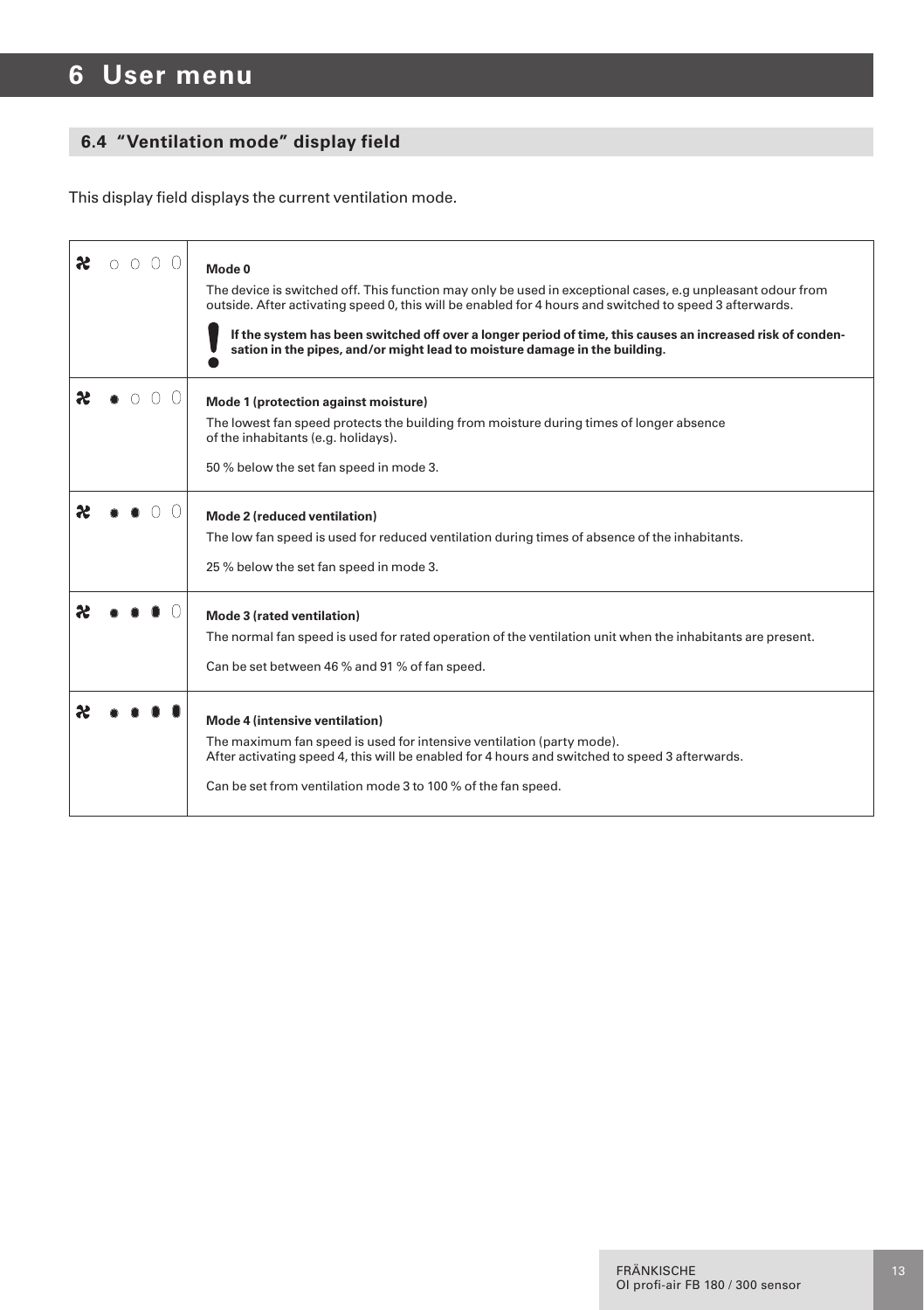## **7 Fitter menu**

The fitter menu is used to commission the profi-air 180 / 300 sensor ventilation unit.

Push and hold the "RIGHT" button for 10 seconds to activate the fitter menu, the unit symbol starts flashing slowly and the control switches to ventilation mode 3. You can also access the fitter menu by pushing and holding the MANUAL and AUTO buttons at the control unit for 5 seconds.

The fitter menu remains active for 60 minutes or until you push the same combination of buttons for a restart.



**Only experts and service technicians who have familiarised themselves comprehensively with the ventilation unit may use the fitter menu. Wrong settings may lead to device and/or building damage.**



**For commissioning information, see profi-air 180 / 300 sensor installation and operating instructions Section 4.**

The fitter menu is set up as follows:

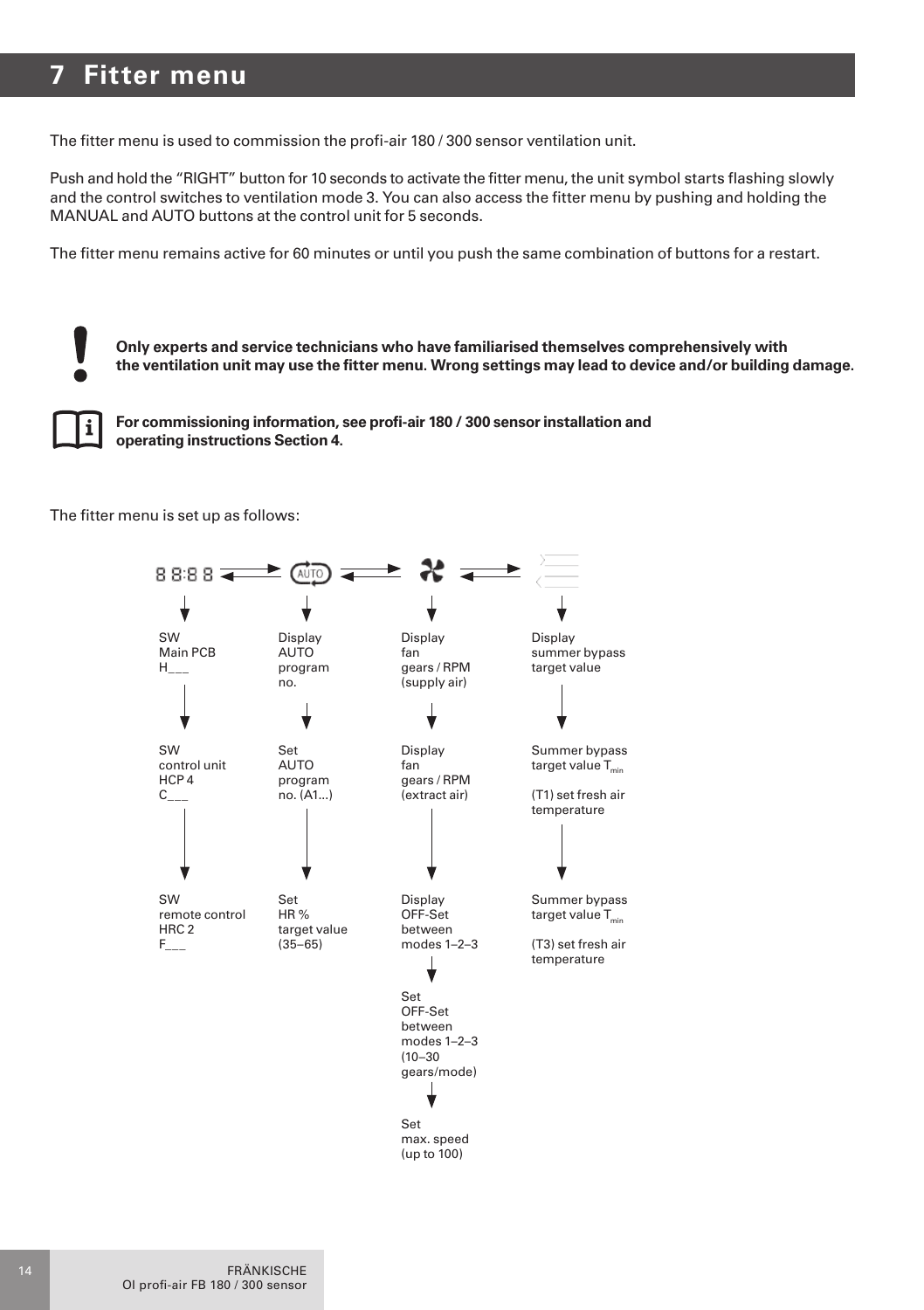## **7 Fitter menu**

#### **7.1 SW menu item**

The menu item displays the software versions of the different components in the info line.

| <b>Display</b> | <b>Description</b>                                        |
|----------------|-----------------------------------------------------------|
| H              | Software version of the mainboard in the ventilation unit |
| $C_{\cdots}$   | Software version of the integrated control unit           |
| F              | Software version of the wireless remote control           |

#### **7.2 Automatic mode menu item**

This menu item displays the automatic program and the target value for relative humidity.

| <b>Display</b>                  | <b>Description</b>                                                                                                                          |
|---------------------------------|---------------------------------------------------------------------------------------------------------------------------------------------|
| Operating                       | The selected automatic program is displayed (only A1 available with profi-air 180/300 sensor)                                               |
| modes display<br>field          | You can set the humidity target value as follows:                                                                                           |
|                                 | Step<br><b>Description</b>                                                                                                                  |
|                                 | Push and hold the "RIGHT" button for approx. 10 seconds to start the fitter menu.<br>1                                                      |
| Info line display               | Push the "CENTER" button to display the A1 automatic program.<br>2                                                                          |
| field                           | 3<br>Push the "CENTER" button to display the humidity target value (display flashes rapidly).                                               |
| A1                              | Set by pushing the "UP" or "DOWN" buttons.<br>4                                                                                             |
|                                 | 5<br>Confirm this by pushing the "CENTER" button.                                                                                           |
|                                 | 6<br>Push and hold the "RIGHT" button for approx. 10 seconds to end the fitter menu.                                                        |
| Operating data<br>display field | If a set target value is too low, this can compromise the well-being of the inhabitants and/or lead to                                      |
| RH% 45                          | certain materials in the building drying out.                                                                                               |
|                                 | If a set target value is too high, this can compromise the well-being of the inhabitants and/or lead to<br>moisture damage in the building. |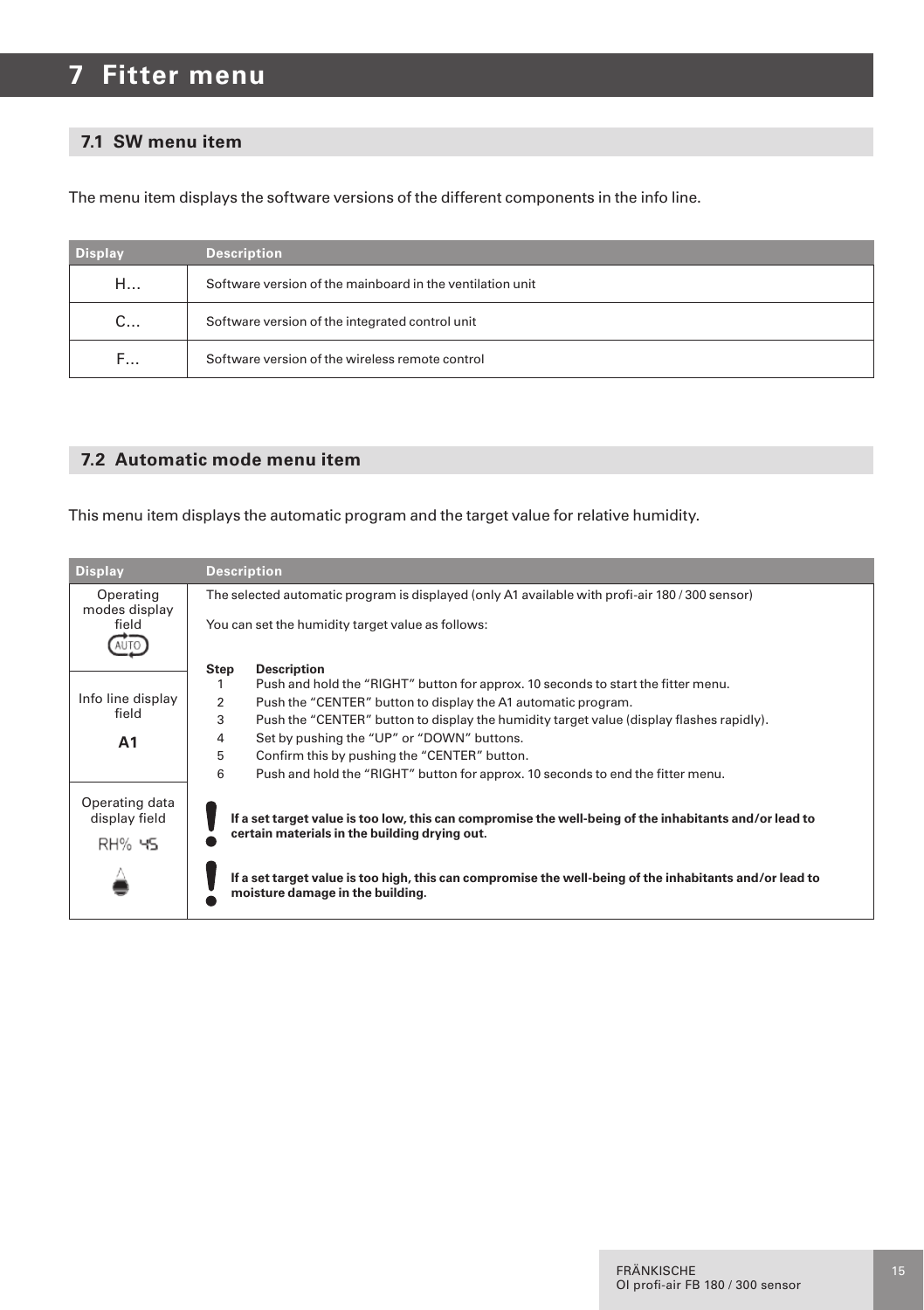## **7 Fitter menu**

#### **7.3 Fan menu item**

The following is displayed and can be set under this menu item:

- $\blacksquare$  display of the current potentiometer setting of the fans in mode 3 (setting on the back of the integrated control unit)
- $\blacksquare$  display of the current fan speed
- $\blacksquare$  difference between ventilation modes 1/2/3 (OFSE)
- $n$  highest gear for the fan in mode 4

| <b>Display</b>                                              | <b>Description</b>                                                                                                                                                                                                                                                                                                                             |
|-------------------------------------------------------------|------------------------------------------------------------------------------------------------------------------------------------------------------------------------------------------------------------------------------------------------------------------------------------------------------------------------------------------------|
| Ventilation<br>mode display<br>field                        | Proceed as follows to display and/or set the different options:                                                                                                                                                                                                                                                                                |
|                                                             | Step<br><b>Description</b><br>Push and hold the "RIGHT" button for approx. 10 seconds to start the fitter menu.<br>1<br>$\overline{2}$<br>Select the fan menu item by pushing the "RIGHT" button until the fan symbol starts flashing.                                                                                                         |
| Info line display<br>field                                  | If the fan symbol and the supply air channel are flashing, the info line displays the setting of the<br>potentiometer and the fan speed of the supply air fan in turn.<br>3<br>Push the "DOWN" button to display the extract air fan.<br>If the fan symbol and the extract air channel are flashing, the info line displays the setting of the |
| Current<br>potentiometer<br>setting                         | potentiometer and the fan speed of the extract air fan in turn.<br>4<br>Push the "DOWN" button to display the difference between ventilation modes 1/2/3.<br>The info line now displays "OFSE" and the offset value, e.g. "25" in turns.<br>This means that 25 gears are set between the ventilation modes.                                    |
| Current fan<br>speed                                        | 5<br>Push the "CENTER" button to set the offset value.<br>The offset value starts flashing rapidly.<br>Push the "UP" and "DOWN" buttons to set the offset value.<br>6<br>The higher the offset value, the slower the fans run in mode 1/2.                                                                                                     |
| Operating data<br>display field                             | $\overline{7}$<br>Push the "CENTER" button to set the maximum fan speed for mode 4.<br>The info line now displays the current maximum fan speed for mode 4.<br>8<br>Push the "UP" and "DOWN" buttons to set the maximum fan speed for mode 4 and confirm by<br>pushing the "CENTER" button.                                                    |
| <b>Flashing</b><br>supply air<br>channel<br><b>Flashing</b> | 9<br>Push and hold the "RIGHT" button for approx. 10 seconds to exit the fitter menu.                                                                                                                                                                                                                                                          |
| extract air<br>channel                                      |                                                                                                                                                                                                                                                                                                                                                |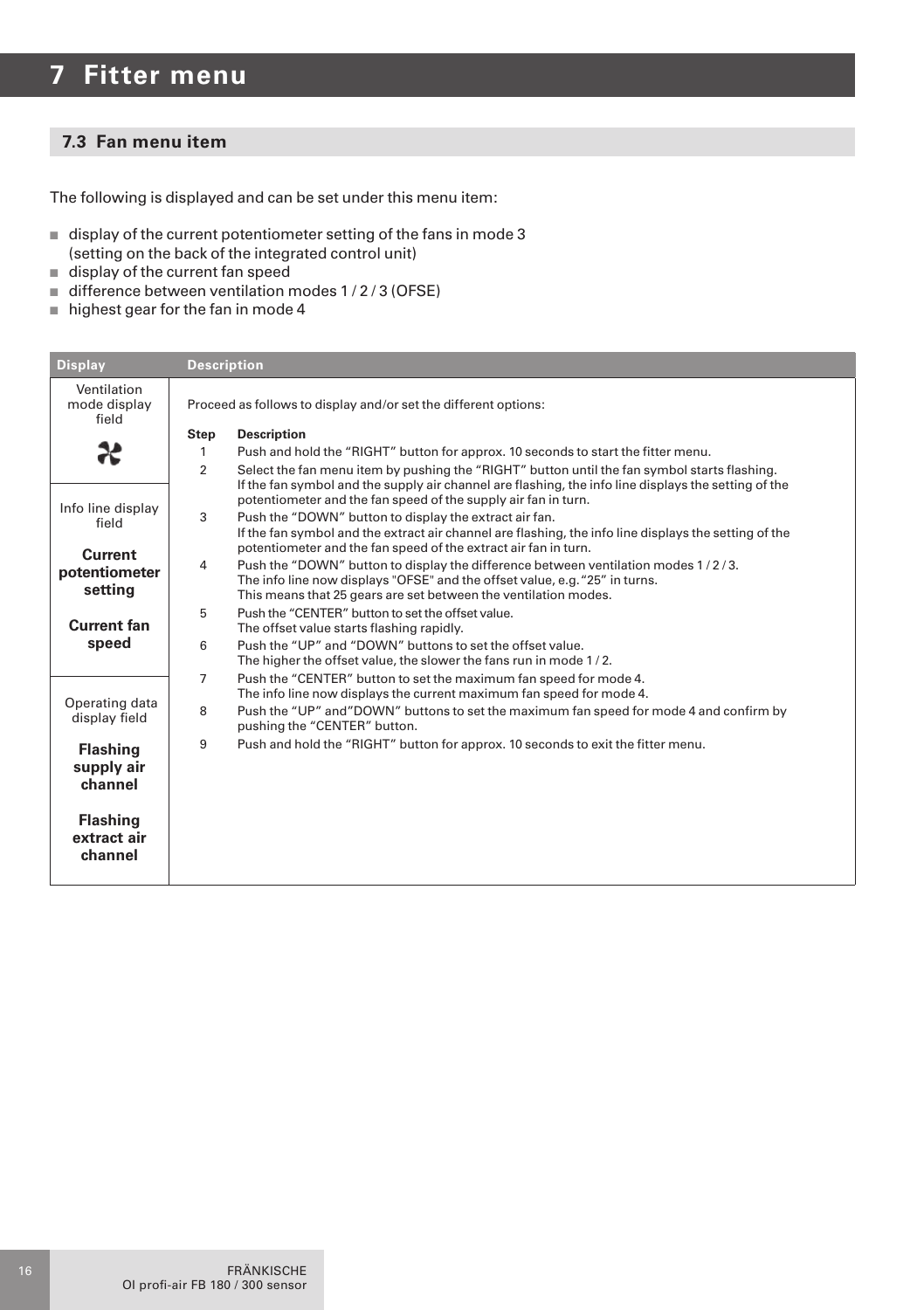#### **7.4 Summer bypass menu item (only with profi-air 300 sensor)**

You can set the desired target temperatures for the summer bypass under this menu item:



Summer bypass active (only with profi-air 300 sensor)

| <b>Step</b>    | <b>Description</b>                                                                                                                                                                                                                                                                             |
|----------------|------------------------------------------------------------------------------------------------------------------------------------------------------------------------------------------------------------------------------------------------------------------------------------------------|
|                | Push and hold the "RIGHT" button for approx. 10 seconds to start the fitter menu.                                                                                                                                                                                                              |
| $\overline{2}$ | Select the summer bypass menu item by pushing the "RIGHT" button until the summer bypass is displayed as<br>shown above. The ventilation unit symbol flashes.<br>The displayed temperatures still equal the currently measured values.                                                         |
| 3              | Push the "CENTER" button to display the T1/set bypass $T_{\text{min}}$ and T3/set bypass $T_{\text{max}}$ target values.                                                                                                                                                                       |
| 4              | Push the "CENTER" button to set the T1 / Set Bypass $T_{min}$ target value. The T1 target value flashes and can be<br>changed by pushing the "UP" and "DOWN" buttons (8 to 15 °C range).<br>Confirm this by pushing the "CENTER" button again.                                                 |
| 5              | After confirming the last setting, the T3 target value flashes and can be changed by pushing the "UP" and<br>"DOWN" buttons (22 to 30 °C range/"OF")<br>The summer bypass is deactivated permanently if the target value is set to "OF".<br>Confirm this by pushing the "CENTER" button again. |
| 6              | Push and hold the "RIGHT" button for approx. 10 seconds to exit the fitter menu.                                                                                                                                                                                                               |



#### **For summer bypass control strategies, see profi-air 180 / 300 sensor installation and operating instructions Section 6.**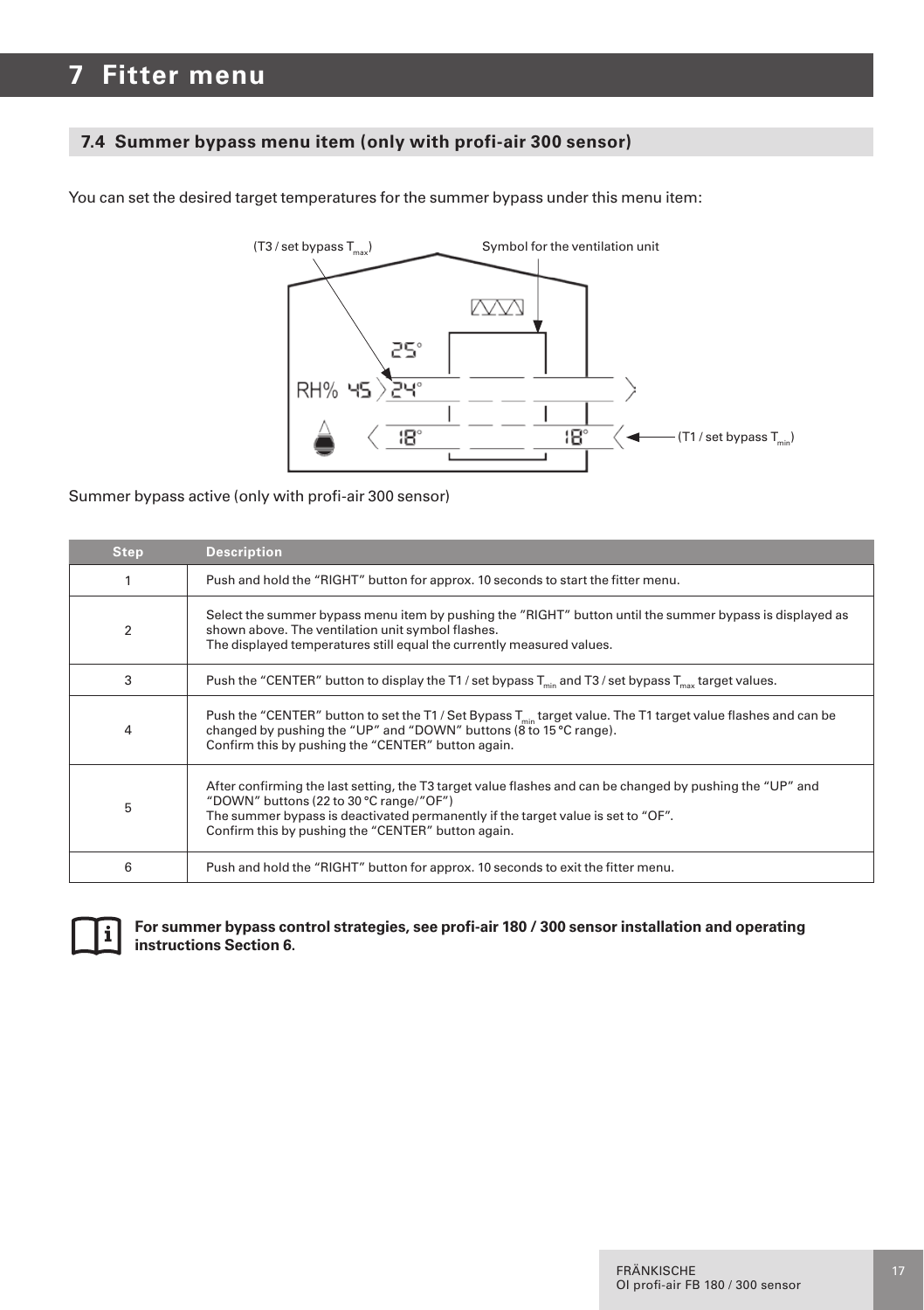#### **7.5 Target values and setting ranges**

The following table shows the target values and setting ranges which can be adapted using the wireless remote control.

| <b>Designation</b>                                             | <b>Factory setting</b> | min.                | max.           |
|----------------------------------------------------------------|------------------------|---------------------|----------------|
| Humidity<br>automatic mode (RH %)                              | 45 %                   | 35 %                | 65 %           |
| Summer bypass $T_{\text{min}}$<br>Fresh air temperature (T1)   | $15^{\circ}$ C         | 8°C                 | $15^{\circ}$ C |
| Summer bypass $T_{\text{max}}$<br>Extract air temperature (T3) | $24^{\circ}$ C         | $22^{\circ}$ C / OF | 30 °C          |
| Fan OFFSET<br>(gears between mode 1/2/3)                       | 25 gears               | 10 gears            | 30 gears       |
| Ventilation mode 4                                             | gear 100               | as mode 3           | gear 100       |
| Filter replacement interval                                    | 180 days               | 90 days             | 360 days       |

#### **7.6 Reset to factory settings**

You can reset the ventilation unit to factory settings in the fitter menu. Push and hold the "UP" and "CENTER" buttons at the same time for approx. 10 seconds until the entire display flashes.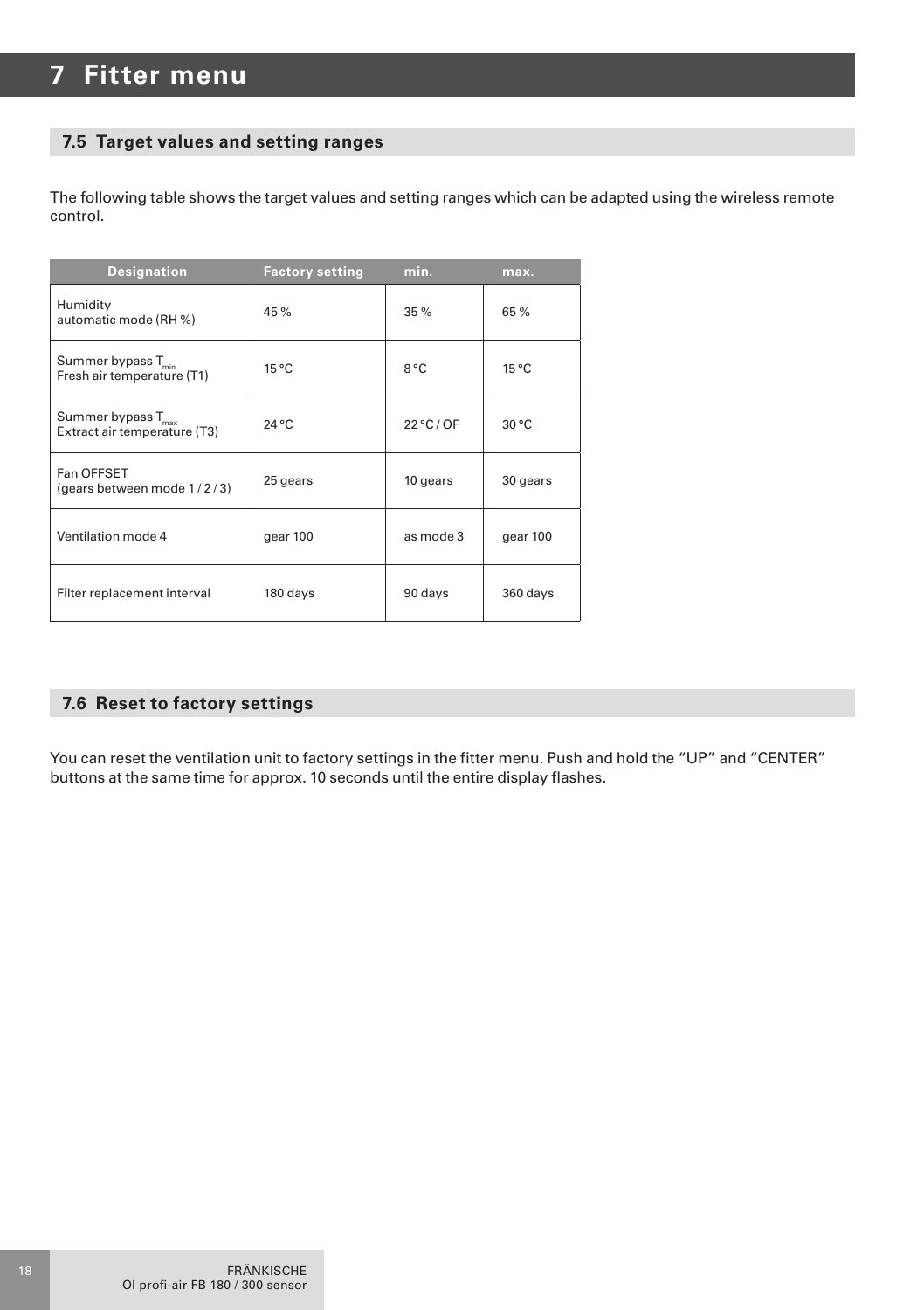## **8 Error codes**

| Code            | <b>Description</b>                                         |
|-----------------|------------------------------------------------------------|
| E <sub>1</sub>  | Extract air fan                                            |
| E <sub>2</sub>  | Supply air fan                                             |
| E <sub>3</sub>  | Summer bypass flap                                         |
| E4              | Fresh air temperature sensor (T1)                          |
| E <sub>5</sub>  | Supply air temperature sensor (T2)                         |
| E <sub>6</sub>  | Extract air temperature sensor (T3)                        |
| E7              | Exhaust air temperature sensor (T4)                        |
| E8              | Room air temperature sensor (T5)                           |
| E <sub>9</sub>  | Humidity sensor                                            |
| E <sub>10</sub> | Fresh air temperature <- 13 °C                             |
| E11             | Supply air temperature < 5 °C                              |
| E <sub>12</sub> | Fire protection; one sensor measures a temperature > 70 °C |
| E <sub>13</sub> | Communication error                                        |



**For more troubleshooting information, see profi-air 180 / 300 sensor installation and operating instructions.**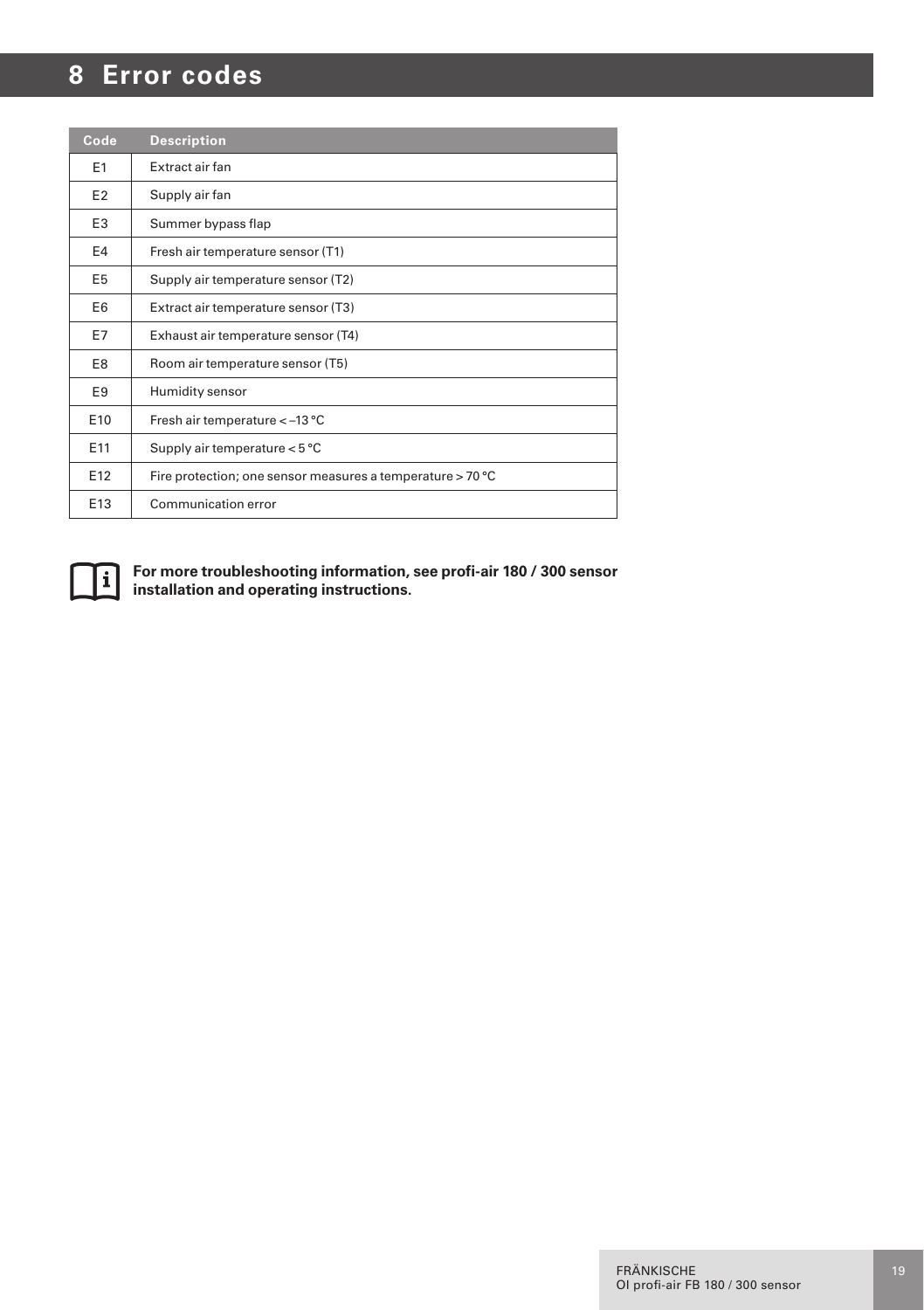#### **Weekly program P1**

|                |                                |                                         |              |         |                    |         |                      |                              |         |                                                 |                                                         |                                                              | Monday - Friday                                 |                                         |                                      |                            |                                       |                                    |                     |                     |                         |                               |                            |           |
|----------------|--------------------------------|-----------------------------------------|--------------|---------|--------------------|---------|----------------------|------------------------------|---------|-------------------------------------------------|---------------------------------------------------------|--------------------------------------------------------------|-------------------------------------------------|-----------------------------------------|--------------------------------------|----------------------------|---------------------------------------|------------------------------------|---------------------|---------------------|-------------------------|-------------------------------|----------------------------|-----------|
| Time /<br>mode | $\overline{\phantom{0}}$<br>J, | $\tilde{ }$<br>$\overline{\phantom{0}}$ | S<br>$\sim$  | 4<br>က် | $4 - 5$            | $5 - 6$ | $\overline{ }$<br>ယ် | $7 - 8$                      | $8-9$   | $\circ$<br>$\overline{5}$                       | $\overline{ }$<br>$\overline{ }$<br>T<br>$\overline{c}$ | $\sim$<br>$\overline{1}$<br>$\overline{ }$<br>$\overline{ }$ | S<br>$\overline{1}$<br>$\sim$<br>$\overline{ }$ | 4<br>$3 - 1$<br>$\overline{ }$          | Б<br>$4-1$<br>÷                      | 16<br>LÒ<br>$\overline{ }$ | $-17$<br>Ó<br>$\overline{ }$          | $-18$<br>$\overline{1}$            | $18 - 19$           | $19 - 20$           | $20 - 21$               | $-22$<br>$\overline{21}$      | $-23$<br>22                | $23 - 24$ |
| $\overline{4}$ |                                |                                         |              |         |                    |         |                      |                              |         |                                                 |                                                         |                                                              |                                                 |                                         |                                      |                            |                                       |                                    |                     |                     |                         |                               |                            |           |
| 3              |                                |                                         |              |         |                    |         |                      |                              |         |                                                 |                                                         |                                                              |                                                 |                                         |                                      |                            |                                       |                                    |                     |                     |                         |                               |                            |           |
| $\overline{2}$ |                                |                                         |              |         |                    |         |                      |                              |         |                                                 |                                                         |                                                              |                                                 |                                         |                                      |                            |                                       |                                    |                     |                     |                         |                               |                            |           |
| 1              |                                |                                         |              |         |                    |         |                      |                              |         |                                                 |                                                         |                                                              |                                                 |                                         |                                      |                            |                                       |                                    |                     |                     |                         |                               |                            |           |
|                |                                |                                         |              |         |                    |         |                      |                              |         |                                                 |                                                         |                                                              |                                                 |                                         |                                      |                            |                                       |                                    |                     |                     |                         |                               |                            |           |
|                |                                |                                         |              |         |                    |         |                      |                              |         |                                                 |                                                         | Weekend                                                      |                                                 |                                         |                                      |                            |                                       |                                    |                     |                     |                         |                               |                            |           |
| Time /<br>mode | $\overline{\phantom{0}}$<br>Ó  | $\sim$<br>$\overline{\phantom{0}}$      | ကု<br>$\sim$ | 4<br>က် | S<br>$\frac{1}{4}$ | $5 - 6$ | $6 - 7$              | $\frac{8}{1}$<br>$\ddotmark$ | $8 - 9$ | $\circ$<br>$\overline{\phantom{0}}$<br>$\sigma$ | $\overline{ }$<br>$\overline{ }$<br>ė                   | $\sim$<br>$\overline{\phantom{0}}$<br>$\Xi$                  | S<br>$\overline{ }$<br>Ĩ.<br>$\tilde{c}$        | 4<br>$\overline{\phantom{0}}$<br>$13 -$ | S<br>$\overline{ }$<br>$\frac{1}{4}$ | G<br>$\overline{ }$<br>فيا | $\overline{ }$<br>$\overline{ }$<br>غ | $\frac{8}{2}$<br>$\mathbf{I}$<br>Ė | ာ့<br>$\frac{1}{8}$ | 20<br>$\frac{1}{9}$ | $\overline{2}$<br>$20-$ | 22<br>$\overline{\mathbf{z}}$ | 23<br>$\blacksquare$<br>22 | 24<br>ಔ   |
| $\overline{4}$ |                                |                                         |              |         |                    |         |                      |                              |         |                                                 |                                                         |                                                              |                                                 |                                         |                                      |                            |                                       |                                    |                     |                     |                         |                               |                            |           |
| 3              |                                |                                         |              |         |                    |         |                      |                              |         |                                                 |                                                         |                                                              |                                                 |                                         |                                      |                            |                                       |                                    |                     |                     |                         |                               |                            |           |
| 2              |                                |                                         |              |         |                    |         |                      |                              |         |                                                 |                                                         |                                                              |                                                 |                                         |                                      |                            |                                       |                                    |                     |                     |                         |                               |                            |           |

#### **Weekly program P2**

|                |                           |                                    |             |         |                 |                |                                     |                                      |                      |                                |                                               |                                                                                            | Monday - Friday                                           |                                                                |              |                                                |                                                                                             |                                                             |         |               |                                          |                                            |          |                                          |
|----------------|---------------------------|------------------------------------|-------------|---------|-----------------|----------------|-------------------------------------|--------------------------------------|----------------------|--------------------------------|-----------------------------------------------|--------------------------------------------------------------------------------------------|-----------------------------------------------------------|----------------------------------------------------------------|--------------|------------------------------------------------|---------------------------------------------------------------------------------------------|-------------------------------------------------------------|---------|---------------|------------------------------------------|--------------------------------------------|----------|------------------------------------------|
| Time /<br>mode | $\overline{ }$<br>$\circ$ | $\sim$<br>$\overline{\phantom{0}}$ | ო<br>$\sim$ | 4<br>က် | LO<br>$\vec{a}$ | $\circ$<br>LO. | $\overline{\phantom{0}}$<br>$\circ$ | $\infty$<br>$\overline{\phantom{0}}$ | $\sigma$<br>$\infty$ | $\circ$<br>$\overline{ }$<br>ൎ | $\overline{\phantom{0}}$<br>-<br>$\circ$<br>÷ | $\sim$<br>$\overline{\phantom{0}}$<br>$\overline{\phantom{0}}$<br>$\overline{\phantom{0}}$ | S<br>$\overline{ }$<br>$\sim$<br>$\overline{\phantom{0}}$ | 4<br>$\overline{\phantom{0}}$<br>S<br>$\overline{\phantom{0}}$ | ما<br>4<br>÷ | $\frac{6}{2}$<br>S<br>$\overline{\phantom{0}}$ | $\overline{\phantom{0}}$<br>$\overline{\phantom{0}}$<br>$\circ$<br>$\overline{\phantom{0}}$ | $\infty$<br>÷<br>$\overline{ }$<br>$\overline{\phantom{0}}$ | ၣ<br>18 | $_{20}$<br>စ္ | $\overline{\phantom{0}}$<br>$\sim$<br>Ŕ. | $\overline{2}$<br>$\overline{ }$<br>$\sim$ | 23<br>22 | ᠴ<br>$\sim$<br>ო<br>$\mathbf{\tilde{c}}$ |
|                |                           |                                    |             |         |                 |                |                                     |                                      |                      |                                |                                               |                                                                                            |                                                           |                                                                |              |                                                |                                                                                             |                                                             |         |               |                                          |                                            |          |                                          |
|                |                           |                                    |             |         |                 |                |                                     |                                      |                      |                                |                                               |                                                                                            |                                                           |                                                                |              |                                                |                                                                                             |                                                             |         |               |                                          |                                            |          |                                          |
|                |                           |                                    |             |         |                 |                |                                     |                                      |                      |                                |                                               |                                                                                            |                                                           |                                                                |              |                                                |                                                                                             |                                                             |         |               |                                          |                                            |          |                                          |
|                |                           |                                    |             |         |                 |                |                                     |                                      |                      |                                |                                               |                                                                                            |                                                           |                                                                |              |                                                |                                                                                             |                                                             |         |               |                                          |                                            |          |                                          |

|                |                               |                                    |        |         |                     |               |                                     |               |               |                   |                                                                      |                                                                                  | Weekend                                      |                                         |                                          |                                                                      |                                     |                                                                       |                                                                       |                                                                      |                                                                |                                              |                        |                            |
|----------------|-------------------------------|------------------------------------|--------|---------|---------------------|---------------|-------------------------------------|---------------|---------------|-------------------|----------------------------------------------------------------------|----------------------------------------------------------------------------------|----------------------------------------------|-----------------------------------------|------------------------------------------|----------------------------------------------------------------------|-------------------------------------|-----------------------------------------------------------------------|-----------------------------------------------------------------------|----------------------------------------------------------------------|----------------------------------------------------------------|----------------------------------------------|------------------------|----------------------------|
| Time /<br>mode | $\overline{\phantom{0}}$<br>Ó | $\sim$<br>$\overline{\phantom{0}}$ | ო<br>Ń | 4<br>က် | ഥ<br>$\overline{a}$ | $\circ$<br>LÒ | $\overline{\phantom{0}}$<br>$\circ$ | $\infty$<br>Ń | $\sigma$<br>œ | $\circ$<br>-<br>ာ | $\overline{\phantom{0}}$<br>$\overline{\phantom{0}}$<br>$\circ$<br>- | $\sim$<br>$\overline{\phantom{0}}$<br>$\overline{ }$<br>$\overline{\phantom{0}}$ | ო<br>$\overline{\phantom{0}}$<br>$\sim$<br>- | 4<br>-<br>ო<br>$\overline{\phantom{0}}$ | LO<br>-<br>4<br>$\overline{\phantom{0}}$ | $\circ$<br>$\overline{\phantom{0}}$<br>ഥ<br>$\overline{\phantom{0}}$ | $\overline{ }$<br>-<br>$\circ$<br>- | $\infty$<br>-<br>$\overline{\phantom{0}}$<br>$\overline{\phantom{0}}$ | ၜ<br>$\overline{\phantom{0}}$<br>$\infty$<br>$\overline{\phantom{0}}$ | $\circ$<br>$\overline{\sim}$<br>$\sigma$<br>$\overline{\phantom{0}}$ | $\overline{ }$<br>$\sim$<br>$\circ$<br>$\overline{\mathbf{N}}$ | $\sim$<br>$\sim$<br>$\overline{ }$<br>$\sim$ | 23<br>$\sim$<br>$\sim$ | ᡪ<br>$\sim$<br>ო<br>$\sim$ |
|                |                               |                                    |        |         |                     |               |                                     |               |               |                   |                                                                      |                                                                                  |                                              |                                         |                                          |                                                                      |                                     |                                                                       |                                                                       |                                                                      |                                                                |                                              |                        |                            |
|                |                               |                                    |        |         |                     |               |                                     |               |               |                   |                                                                      |                                                                                  |                                              |                                         |                                          |                                                                      |                                     |                                                                       |                                                                       |                                                                      |                                                                |                                              |                        |                            |
|                |                               |                                    |        |         |                     |               |                                     |               |               |                   |                                                                      |                                                                                  |                                              |                                         |                                          |                                                                      |                                     |                                                                       |                                                                       |                                                                      |                                                                |                                              |                        |                            |
|                |                               |                                    |        |         |                     |               |                                     |               |               |                   |                                                                      |                                                                                  |                                              |                                         |                                          |                                                                      |                                     |                                                                       |                                                                       |                                                                      |                                                                |                                              |                        |                            |

|                |                     |                                    |             |                      |                      |               |                               |                         |               |                 |                                                            | Monday - Friday                                                                  |                                                                     |                                                       |                                                                        |                                            |                                                                                   |                                                             |                                                             |                       |                                                          |                                |          |                            |
|----------------|---------------------|------------------------------------|-------------|----------------------|----------------------|---------------|-------------------------------|-------------------------|---------------|-----------------|------------------------------------------------------------|----------------------------------------------------------------------------------|---------------------------------------------------------------------|-------------------------------------------------------|------------------------------------------------------------------------|--------------------------------------------|-----------------------------------------------------------------------------------|-------------------------------------------------------------|-------------------------------------------------------------|-----------------------|----------------------------------------------------------|--------------------------------|----------|----------------------------|
| Time /<br>mode | $\overline{ }$<br>Ó | $\sim$<br>$\overline{\phantom{0}}$ | ო<br>$\sim$ | $\overline{ }$<br>m, | LO<br>$\overline{a}$ | $\circ$<br>LÒ | $\overline{\phantom{0}}$<br>Ó | $\infty$<br>$\ddotmark$ | $\sigma$<br>œ | $\epsilon$<br>ക | $\overline{\phantom{0}}$<br>$\overline{ }$<br>$\circ$<br>- | $\sim$<br>$\overline{\phantom{0}}$<br>$\overline{ }$<br>$\overline{\phantom{0}}$ | ო<br>$\overline{\phantom{0}}$<br>$\sim$<br>$\overline{\phantom{0}}$ | $\overline{4}$<br>÷<br>က်<br>$\overline{\phantom{0}}$ | S<br>$\overline{\phantom{0}}$<br>$\vec{a}$<br>$\overline{\phantom{0}}$ | G<br>$\overline{ }$<br>S<br>$\overline{ }$ | $\overline{\phantom{0}}$<br>$\overline{\phantom{0}}$<br>$\circ$<br>$\overline{ }$ | $\infty$<br>÷<br>$\overline{ }$<br>$\overline{\phantom{0}}$ | တ<br>$\overline{ }$<br>$\infty$<br>$\overline{\phantom{0}}$ | 20<br>ၜ<br>$\ddot{ }$ | $\overline{ }$<br>$\sim$<br>$\circ$<br>$\overline{\sim}$ | 22<br>$\overline{ }$<br>$\sim$ | 23<br>22 | ᠴ<br>$\sim$<br>ო<br>$\sim$ |
|                |                     |                                    |             |                      |                      |               |                               |                         |               |                 |                                                            |                                                                                  |                                                                     |                                                       |                                                                        |                                            |                                                                                   |                                                             |                                                             |                       |                                                          |                                |          |                            |
|                |                     |                                    |             |                      |                      |               |                               |                         |               |                 |                                                            |                                                                                  |                                                                     |                                                       |                                                                        |                                            |                                                                                   |                                                             |                                                             |                       |                                                          |                                |          |                            |
|                |                     |                                    |             |                      |                      |               |                               |                         |               |                 |                                                            |                                                                                  |                                                                     |                                                       |                                                                        |                                            |                                                                                   |                                                             |                                                             |                       |                                                          |                                |          |                            |
|                |                     |                                    |             |                      |                      |               |                               |                         |               |                 |                                                            |                                                                                  |                                                                     |                                                       |                                                                        |                                            |                                                                                   |                                                             |                                                             |                       |                                                          |                                |          |                            |

|                |                           |                                    |             |        |                     |               |                           |                                      |                      |                                                 |                                                                                   | Weekend                                                                          |                                                                     |                                                                |                                            |                                                   |                                                                                   |                                                             |                                                |              |                                |                                |          |                                    |
|----------------|---------------------------|------------------------------------|-------------|--------|---------------------|---------------|---------------------------|--------------------------------------|----------------------|-------------------------------------------------|-----------------------------------------------------------------------------------|----------------------------------------------------------------------------------|---------------------------------------------------------------------|----------------------------------------------------------------|--------------------------------------------|---------------------------------------------------|-----------------------------------------------------------------------------------|-------------------------------------------------------------|------------------------------------------------|--------------|--------------------------------|--------------------------------|----------|------------------------------------|
| Time /<br>mode | $\overline{ }$<br>$\circ$ | $\sim$<br>$\overline{\phantom{0}}$ | ო<br>$\sim$ | ↤<br>ო | ഥ<br>$\overline{ }$ | $\circ$<br>LO | $\overline{ }$<br>$\circ$ | $\infty$<br>$\overline{\phantom{0}}$ | $\sigma$<br>$\infty$ | $\circ$<br>$\overline{\phantom{0}}$<br>$\sigma$ | $\overline{ }$<br>$\overline{\phantom{0}}$<br>$\circ$<br>$\overline{\phantom{0}}$ | $\sim$<br>$\overline{\phantom{0}}$<br>$\overline{ }$<br>$\overline{\phantom{0}}$ | S<br>$\overline{\phantom{0}}$<br>$\sim$<br>$\overline{\phantom{0}}$ | 4<br>$\overline{\phantom{0}}$<br>S<br>$\overline{\phantom{0}}$ | ပ<br>$\overline{ }$<br>4<br>$\overline{ }$ | $\circ$<br>$\overline{ }$<br>LO<br>$\overline{ }$ | $\overline{ }$<br>$\overline{\phantom{0}}$<br>$\circ$<br>$\overline{\phantom{0}}$ | $\infty$<br>÷<br>$\overline{ }$<br>$\overline{\phantom{0}}$ | ၜ<br>$\overline{\phantom{0}}$<br>$\infty$<br>÷ | 20<br>თ<br>- | $\overline{ }$<br>$\sim$<br>20 | 22<br>$\overline{ }$<br>$\sim$ | 23<br>22 | ₹<br>$\tilde{\sim}$<br>ო<br>$\sim$ |
|                |                           |                                    |             |        |                     |               |                           |                                      |                      |                                                 |                                                                                   |                                                                                  |                                                                     |                                                                |                                            |                                                   |                                                                                   |                                                             |                                                |              |                                |                                |          |                                    |
|                |                           |                                    |             |        |                     |               |                           |                                      |                      |                                                 |                                                                                   |                                                                                  |                                                                     |                                                                |                                            |                                                   |                                                                                   |                                                             |                                                |              |                                |                                |          |                                    |
|                |                           |                                    |             |        |                     |               |                           |                                      |                      |                                                 |                                                                                   |                                                                                  |                                                                     |                                                                |                                            |                                                   |                                                                                   |                                                             |                                                |              |                                |                                |          |                                    |
|                |                           |                                    |             |        |                     |               |                           |                                      |                      |                                                 |                                                                                   |                                                                                  |                                                                     |                                                                |                                            |                                                   |                                                                                   |                                                             |                                                |              |                                |                                |          |                                    |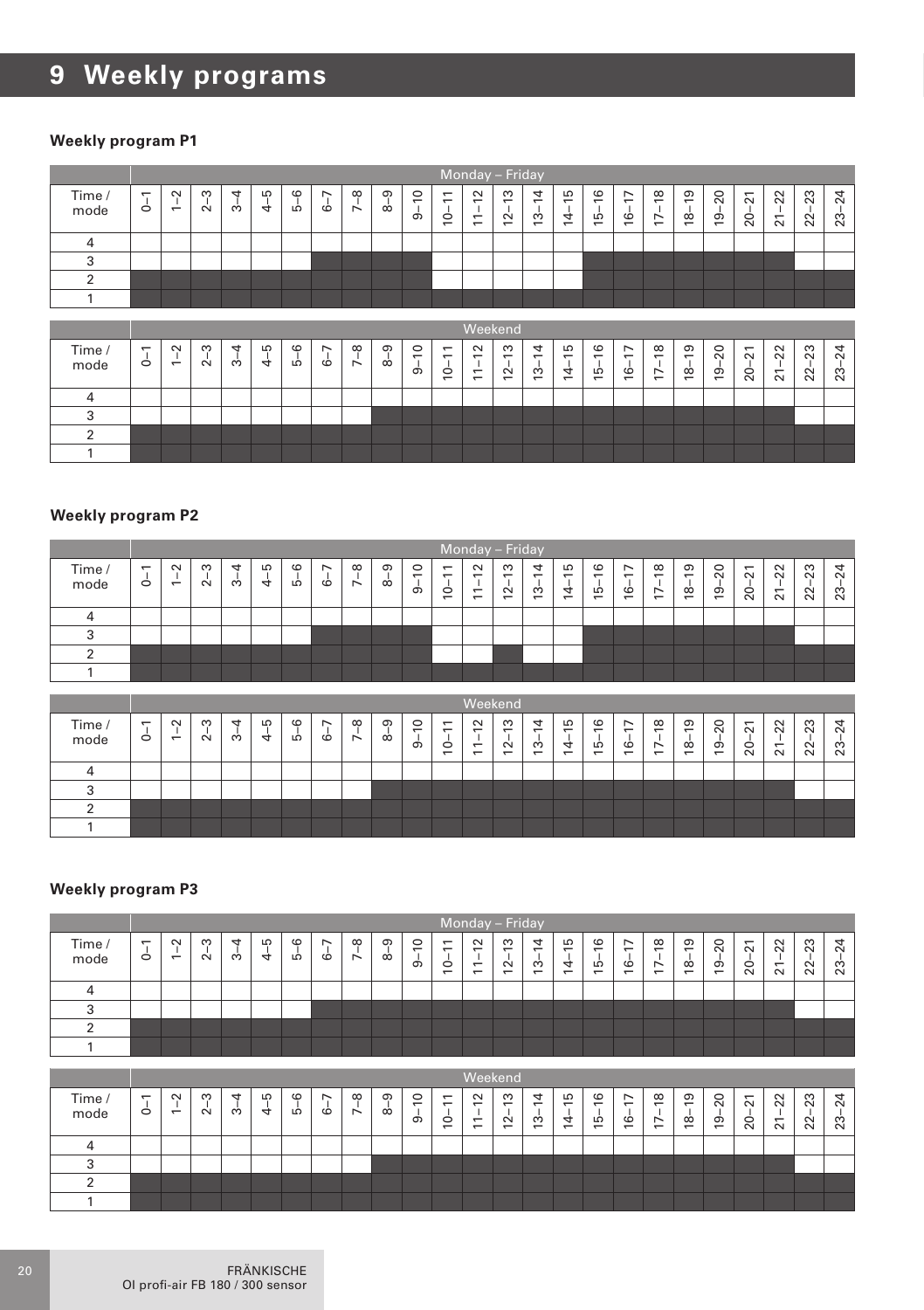#### **Weekly program P4**

|                |                               |                                                    |             |                      |         |         |         |                 |               |                                 |                                                             | Monday - Friday                                                                  |                                                                             |                                           |                                      |                                                       |                                                                   |                                                 |                                            |                           |                           |                                                     |                             |                     |
|----------------|-------------------------------|----------------------------------------------------|-------------|----------------------|---------|---------|---------|-----------------|---------------|---------------------------------|-------------------------------------------------------------|----------------------------------------------------------------------------------|-----------------------------------------------------------------------------|-------------------------------------------|--------------------------------------|-------------------------------------------------------|-------------------------------------------------------------------|-------------------------------------------------|--------------------------------------------|---------------------------|---------------------------|-----------------------------------------------------|-----------------------------|---------------------|
| Time /<br>mode | $\overline{\phantom{0}}$<br>Ó | $\sim$<br>$\overline{ }$                           | S<br>$\sim$ | 4<br>က်              | $4 - 5$ | $5 - 6$ | $6 - 7$ | ၛ<br>$\ddot{ }$ | ၜ<br>$\alpha$ | $\overline{10}$<br>ക്           | $\overline{\phantom{0}}$<br>$\overline{ }$<br>$\dot{ }$     | $\sim$<br>$\overline{\phantom{0}}$<br>$\overline{\phantom{0}}$<br>$\overline{ }$ | S<br>$\overline{\phantom{0}}$<br>$\blacksquare$<br>$\sim$<br>$\overline{ }$ | 4<br>$\overline{ }$<br>$\frac{1}{2}$<br>÷ | S<br>$\overline{ }$<br>$14 -$        | $\frac{6}{2}$<br>$\mathbf{I}$<br>LΘ<br>$\overline{ }$ | $\overline{ }$<br>$\overline{ }$<br>Ó<br>$\overline{ }$           | $\frac{8}{2}$<br>$\mathbf{I}$<br>$\overline{1}$ | ၜ<br>$\overline{ }$<br>J.<br>$\frac{8}{2}$ | 20<br>$19 -$              | $\overline{21}$<br>$20 -$ | $\overline{2}$<br>$\blacksquare$<br>$\overline{21}$ | 23<br>- T<br>$\overline{2}$ | $^{24}$<br>$23 - 3$ |
| $\overline{4}$ |                               |                                                    |             |                      |         |         |         |                 |               |                                 |                                                             |                                                                                  |                                                                             |                                           |                                      |                                                       |                                                                   |                                                 |                                            |                           |                           |                                                     |                             |                     |
| 3              |                               |                                                    |             |                      |         |         |         |                 |               |                                 |                                                             |                                                                                  |                                                                             |                                           |                                      |                                                       |                                                                   |                                                 |                                            |                           |                           |                                                     |                             |                     |
| $\overline{2}$ |                               |                                                    |             |                      |         |         |         |                 |               |                                 |                                                             |                                                                                  |                                                                             |                                           |                                      |                                                       |                                                                   |                                                 |                                            |                           |                           |                                                     |                             |                     |
| $\mathbf{1}$   |                               |                                                    |             |                      |         |         |         |                 |               |                                 |                                                             |                                                                                  |                                                                             |                                           |                                      |                                                       |                                                                   |                                                 |                                            |                           |                           |                                                     |                             |                     |
|                |                               |                                                    |             |                      |         |         |         |                 |               |                                 |                                                             |                                                                                  |                                                                             |                                           |                                      |                                                       |                                                                   |                                                 |                                            |                           |                           |                                                     |                             |                     |
|                |                               |                                                    |             |                      |         |         |         |                 |               |                                 |                                                             |                                                                                  |                                                                             |                                           |                                      |                                                       |                                                                   |                                                 |                                            |                           |                           |                                                     |                             |                     |
|                |                               |                                                    |             |                      |         |         |         |                 |               |                                 |                                                             | Weekend                                                                          |                                                                             |                                           |                                      |                                                       |                                                                   |                                                 |                                            |                           |                           |                                                     |                             |                     |
| Time /<br>mode | $\overline{ }$<br>Ó           | $\sim$<br>$\mathbf{I}$<br>$\overline{\phantom{0}}$ | $2 - 3$     | $\overline{4}$<br>ക് | $4 - 5$ | $5 - 6$ | $6 - 7$ | $7 - 8$         | $8 - 9$       | $\circ$<br>$\overline{ }$<br>ക് | $\overline{\phantom{0}}$<br>$\overline{ }$<br>$\frac{1}{2}$ | $\sim$<br>$\overline{\phantom{0}}$<br>$\overline{\phantom{0}}$<br>$\overline{ }$ | S<br>$\overline{\phantom{0}}$<br>$\overline{a}$<br>$\overline{ }$           | 4<br>$\overline{ }$<br>$13 -$             | Б<br>$\overline{ }$<br>$\frac{1}{4}$ | G<br>$\overline{ }$<br>흔                              | $\overline{ }$<br>$\overline{ }$<br>Ġ<br>$\overline{\phantom{0}}$ | $\infty$<br>$\overline{\phantom{0}}$<br>$17 -$  | ၜ<br>$\overline{ }$<br>$18 -$              | $\Omega$<br>$\frac{9}{2}$ | $\overline{2}$<br>$20-$   | 22<br>$21-$                                         | $22 - 23$                   | 24<br>$23 -$        |
| $\overline{4}$ |                               |                                                    |             |                      |         |         |         |                 |               |                                 |                                                             |                                                                                  |                                                                             |                                           |                                      |                                                       |                                                                   |                                                 |                                            |                           |                           |                                                     |                             |                     |
| 3              |                               |                                                    |             |                      |         |         |         |                 |               |                                 |                                                             |                                                                                  |                                                                             |                                           |                                      |                                                       |                                                                   |                                                 |                                            |                           |                           |                                                     |                             |                     |
| $\overline{2}$ |                               |                                                    |             |                      |         |         |         |                 |               |                                 |                                                             |                                                                                  |                                                                             |                                           |                                      |                                                       |                                                                   |                                                 |                                            |                           |                           |                                                     |                             |                     |

#### **Weekly program P5**

|                |                                     |                                    |             |         |                 |              |                                     |                                      |                      |                          |                                                 |                                                                        | Monday - Friday                    |                  |              |                                                       |                                                                                   |                     |                    |              |                                          |                                  |          |                            |
|----------------|-------------------------------------|------------------------------------|-------------|---------|-----------------|--------------|-------------------------------------|--------------------------------------|----------------------|--------------------------|-------------------------------------------------|------------------------------------------------------------------------|------------------------------------|------------------|--------------|-------------------------------------------------------|-----------------------------------------------------------------------------------|---------------------|--------------------|--------------|------------------------------------------|----------------------------------|----------|----------------------------|
| Time /<br>mode | $\overline{\phantom{0}}$<br>$\circ$ | $\sim$<br>$\overline{\phantom{0}}$ | ო<br>$\sim$ | 4<br>က် | LO<br>$\vec{a}$ | $\circ$<br>Б | $\overline{\phantom{0}}$<br>$\circ$ | $\infty$<br>$\overline{\phantom{0}}$ | $\sigma$<br>$\infty$ | $\circ$<br>÷<br>$\sigma$ | $\overline{ }$<br>$\overline{\phantom{0}}$<br>S | $\sim$<br>$\overline{\phantom{0}}$<br>$\overline{ }$<br>$\overline{ }$ | S<br>$\overline{ }$<br>$\tilde{c}$ | 4<br>÷<br>6<br>÷ | 15<br>4<br>÷ | G<br>$\overline{ }$<br>LO<br>$\overline{\phantom{0}}$ | $\overline{ }$<br>$\overline{\phantom{0}}$<br>$\circ$<br>$\overline{\phantom{0}}$ | $\frac{8}{2}$<br>17 | ഉ<br>$\infty$<br>÷ | $_{20}$<br>ഉ | $\overline{\phantom{0}}$<br>$\sim$<br>20 | $\overline{2}$<br>$\overline{a}$ | 23<br>22 | 4<br>$\sim$<br>ო<br>$\sim$ |
|                |                                     |                                    |             |         |                 |              |                                     |                                      |                      |                          |                                                 |                                                                        |                                    |                  |              |                                                       |                                                                                   |                     |                    |              |                                          |                                  |          |                            |
|                |                                     |                                    |             |         |                 |              |                                     |                                      |                      |                          |                                                 |                                                                        |                                    |                  |              |                                                       |                                                                                   |                     |                    |              |                                          |                                  |          |                            |
|                |                                     |                                    |             |         |                 |              |                                     |                                      |                      |                          |                                                 |                                                                        |                                    |                  |              |                                                       |                                                                                   |                     |                    |              |                                          |                                  |          |                            |
|                |                                     |                                    |             |         |                 |              |                                     |                                      |                      |                          |                                                 |                                                                        |                                    |                  |              |                                                       |                                                                                   |                     |                    |              |                                          |                                  |          |                            |

|                |                               |                                    |               |        |        |              |                      |                                      |                      |                                          |                                                                                   |                                                                                            | Weekend                                                             |                                         |                                             |                                                            |                                                                 |                                                                       |                                                                       |                                                               |                                                                    |                                              |                                 |                            |
|----------------|-------------------------------|------------------------------------|---------------|--------|--------|--------------|----------------------|--------------------------------------|----------------------|------------------------------------------|-----------------------------------------------------------------------------------|--------------------------------------------------------------------------------------------|---------------------------------------------------------------------|-----------------------------------------|---------------------------------------------|------------------------------------------------------------|-----------------------------------------------------------------|-----------------------------------------------------------------------|-----------------------------------------------------------------------|---------------------------------------------------------------|--------------------------------------------------------------------|----------------------------------------------|---------------------------------|----------------------------|
| Time /<br>mode | $\overline{\phantom{0}}$<br>Ó | $\sim$<br>$\overline{\phantom{0}}$ | ო<br>$\alpha$ | ↤<br>ന | ഥ<br>4 | $\circ$<br>ഥ | $\overline{ }$<br>co | $\infty$<br>$\overline{\phantom{0}}$ | $\sigma$<br>$\infty$ | $\circ$<br>$\overline{\phantom{0}}$<br>თ | $\overline{ }$<br>$\overline{\phantom{0}}$<br>$\circ$<br>$\overline{\phantom{0}}$ | $\sim$<br>$\overline{\phantom{0}}$<br>$\overline{\phantom{0}}$<br>$\overline{\phantom{0}}$ | S<br>$\overline{\phantom{0}}$<br>$\sim$<br>$\overline{\phantom{0}}$ | 4<br>-<br>S<br>$\overline{\phantom{0}}$ | LO<br>$\overline{ }$<br>4<br>$\overline{ }$ | $\circ$<br>$\overline{\phantom{0}}$<br>ഥ<br>$\overline{ }$ | $\overline{\phantom{0}}$<br>$\circ$<br>$\overline{\phantom{0}}$ | $\infty$<br>$\overline{\phantom{0}}$<br>∼<br>$\overline{\phantom{0}}$ | တ<br>$\overline{\phantom{0}}$<br>$\infty$<br>$\overline{\phantom{0}}$ | $\circ$<br>$\overline{\sim}$<br>თ<br>$\overline{\phantom{0}}$ | $\overline{\phantom{0}}$<br>$\sim$<br>$\circ$<br>$\overline{\sim}$ | $\sim$<br>$\sim$<br>$\overline{ }$<br>$\sim$ | S<br>$\sim$<br>$\sim$<br>$\sim$ | ᆉ<br>$\sim$<br>ო<br>$\sim$ |
|                |                               |                                    |               |        |        |              |                      |                                      |                      |                                          |                                                                                   |                                                                                            |                                                                     |                                         |                                             |                                                            |                                                                 |                                                                       |                                                                       |                                                               |                                                                    |                                              |                                 |                            |
|                |                               |                                    |               |        |        |              |                      |                                      |                      |                                          |                                                                                   |                                                                                            |                                                                     |                                         |                                             |                                                            |                                                                 |                                                                       |                                                                       |                                                               |                                                                    |                                              |                                 |                            |
|                |                               |                                    |               |        |        |              |                      |                                      |                      |                                          |                                                                                   |                                                                                            |                                                                     |                                         |                                             |                                                            |                                                                 |                                                                       |                                                                       |                                                               |                                                                    |                                              |                                 |                            |
|                |                               |                                    |               |        |        |              |                      |                                      |                      |                                          |                                                                                   |                                                                                            |                                                                     |                                         |                                             |                                                            |                                                                 |                                                                       |                                                                       |                                                               |                                                                    |                                              |                                 |                            |

|                |                               |                                    |             |                      |          |               |                               |               |               |                          |                                                                                   |                                                                                  | Monday - Friday                                           |                                              |                                      |                                                             |                                                                         |                                                                      |                                                |                        |                                                                    |                                              |          |             |
|----------------|-------------------------------|------------------------------------|-------------|----------------------|----------|---------------|-------------------------------|---------------|---------------|--------------------------|-----------------------------------------------------------------------------------|----------------------------------------------------------------------------------|-----------------------------------------------------------|----------------------------------------------|--------------------------------------|-------------------------------------------------------------|-------------------------------------------------------------------------|----------------------------------------------------------------------|------------------------------------------------|------------------------|--------------------------------------------------------------------|----------------------------------------------|----------|-------------|
| Time /<br>mode | $\overline{\phantom{0}}$<br>Ó | $\sim$<br>$\overline{\phantom{0}}$ | ო<br>$\sim$ | $\overline{ }$<br>က် | LO.<br>4 | $\circ$<br>LÒ | $\overline{\phantom{0}}$<br>Ó | $\infty$<br>Ń | $\sigma$<br>œ | $\circ$<br>÷<br>$\sigma$ | $\overline{ }$<br>$\overline{\phantom{0}}$<br>$\circ$<br>$\overline{\phantom{0}}$ | $\sim$<br>$\overline{\phantom{0}}$<br>$\overline{\phantom{0}}$<br>$\overline{ }$ | S<br>$\overline{ }$<br>$\sim$<br>$\overline{\phantom{0}}$ | 4<br>$\div$<br>ო<br>$\overline{\phantom{0}}$ | ഥ<br>$\equiv$<br>4<br>$\overline{ }$ | $\circ$<br>$\overline{ }$<br>LO<br>$\overline{\phantom{0}}$ | $\overline{ }$<br>$\overline{\phantom{0}}$<br>$\circ$<br>$\overline{ }$ | $\infty$<br>$\ddot{ }$<br>$\overline{ }$<br>$\overline{\phantom{0}}$ | ၜ<br>÷<br>$\infty$<br>$\overline{\phantom{0}}$ | 20<br>ၜ<br>$\ddotmark$ | $\overline{\phantom{0}}$<br>$\sim$<br>$\circ$<br>$\overline{\sim}$ | $\sim$<br>$\sim$<br>$\overline{ }$<br>$\sim$ | 23<br>22 | ო<br>$\sim$ |
|                |                               |                                    |             |                      |          |               |                               |               |               |                          |                                                                                   |                                                                                  |                                                           |                                              |                                      |                                                             |                                                                         |                                                                      |                                                |                        |                                                                    |                                              |          |             |
|                |                               |                                    |             |                      |          |               |                               |               |               |                          |                                                                                   |                                                                                  |                                                           |                                              |                                      |                                                             |                                                                         |                                                                      |                                                |                        |                                                                    |                                              |          |             |
|                |                               |                                    |             |                      |          |               |                               |               |               |                          |                                                                                   |                                                                                  |                                                           |                                              |                                      |                                                             |                                                                         |                                                                      |                                                |                        |                                                                    |                                              |          |             |
|                |                               |                                    |             |                      |          |               |                               |               |               |                          |                                                                                   |                                                                                  |                                                           |                                              |                                      |                                                             |                                                                         |                                                                      |                                                |                        |                                                                    |                                              |          |             |

|                |                                     |                          |             |        |        |               |                                     |                                      |                      |                                                 |                                                                      |                                                                                  | Weekend                                                   |                                                                |                                                                |                                               |                                                                                             |                                                                          |                                      |          |                                      |                                                      |                     |                    |
|----------------|-------------------------------------|--------------------------|-------------|--------|--------|---------------|-------------------------------------|--------------------------------------|----------------------|-------------------------------------------------|----------------------------------------------------------------------|----------------------------------------------------------------------------------|-----------------------------------------------------------|----------------------------------------------------------------|----------------------------------------------------------------|-----------------------------------------------|---------------------------------------------------------------------------------------------|--------------------------------------------------------------------------|--------------------------------------|----------|--------------------------------------|------------------------------------------------------|---------------------|--------------------|
| Time /<br>mode | $\overline{\phantom{0}}$<br>$\circ$ | $\sim$<br>$\overline{ }$ | ო<br>$\sim$ | ↤<br>ო | Ю<br>4 | $\circ$<br>LO | $\overline{\phantom{0}}$<br>$\circ$ | $\infty$<br>$\overline{\phantom{0}}$ | $\sigma$<br>$\infty$ | $\circ$<br>$\overline{\phantom{0}}$<br>$\sigma$ | $\overline{\phantom{0}}$<br>$\overline{\phantom{0}}$<br>$\circ$<br>- | $\sim$<br>$\overline{\phantom{0}}$<br>$\overline{ }$<br>$\overline{\phantom{0}}$ | S<br>$\overline{\phantom{0}}$<br>$\sim$<br>$\overline{ }$ | 4<br>$\overline{\phantom{0}}$<br>S<br>$\overline{\phantom{0}}$ | Б<br>$\overline{\phantom{0}}$<br>4<br>$\overline{\phantom{0}}$ | $\circ$<br>÷<br>ഥ<br>$\overline{\phantom{0}}$ | $\overline{\phantom{0}}$<br>$\overline{\phantom{0}}$<br>$\circ$<br>$\overline{\phantom{0}}$ | $\infty$<br>$\overline{\phantom{0}}$<br>$\overline{ }$<br>$\overline{ }$ | ၜ<br>$\overline{ }$<br>$\infty$<br>- | 20<br>စ္ | $\overline{ }$<br>$\sim$<br>$\Omega$ | $\overline{2}$<br>$\overline{\phantom{0}}$<br>$\sim$ | S<br>$\alpha$<br>22 | ₹<br>$\alpha$<br>ಔ |
|                |                                     |                          |             |        |        |               |                                     |                                      |                      |                                                 |                                                                      |                                                                                  |                                                           |                                                                |                                                                |                                               |                                                                                             |                                                                          |                                      |          |                                      |                                                      |                     |                    |
|                |                                     |                          |             |        |        |               |                                     |                                      |                      |                                                 |                                                                      |                                                                                  |                                                           |                                                                |                                                                |                                               |                                                                                             |                                                                          |                                      |          |                                      |                                                      |                     |                    |
|                |                                     |                          |             |        |        |               |                                     |                                      |                      |                                                 |                                                                      |                                                                                  |                                                           |                                                                |                                                                |                                               |                                                                                             |                                                                          |                                      |          |                                      |                                                      |                     |                    |
|                |                                     |                          |             |        |        |               |                                     |                                      |                      |                                                 |                                                                      |                                                                                  |                                                           |                                                                |                                                                |                                               |                                                                                             |                                                                          |                                      |          |                                      |                                                      |                     |                    |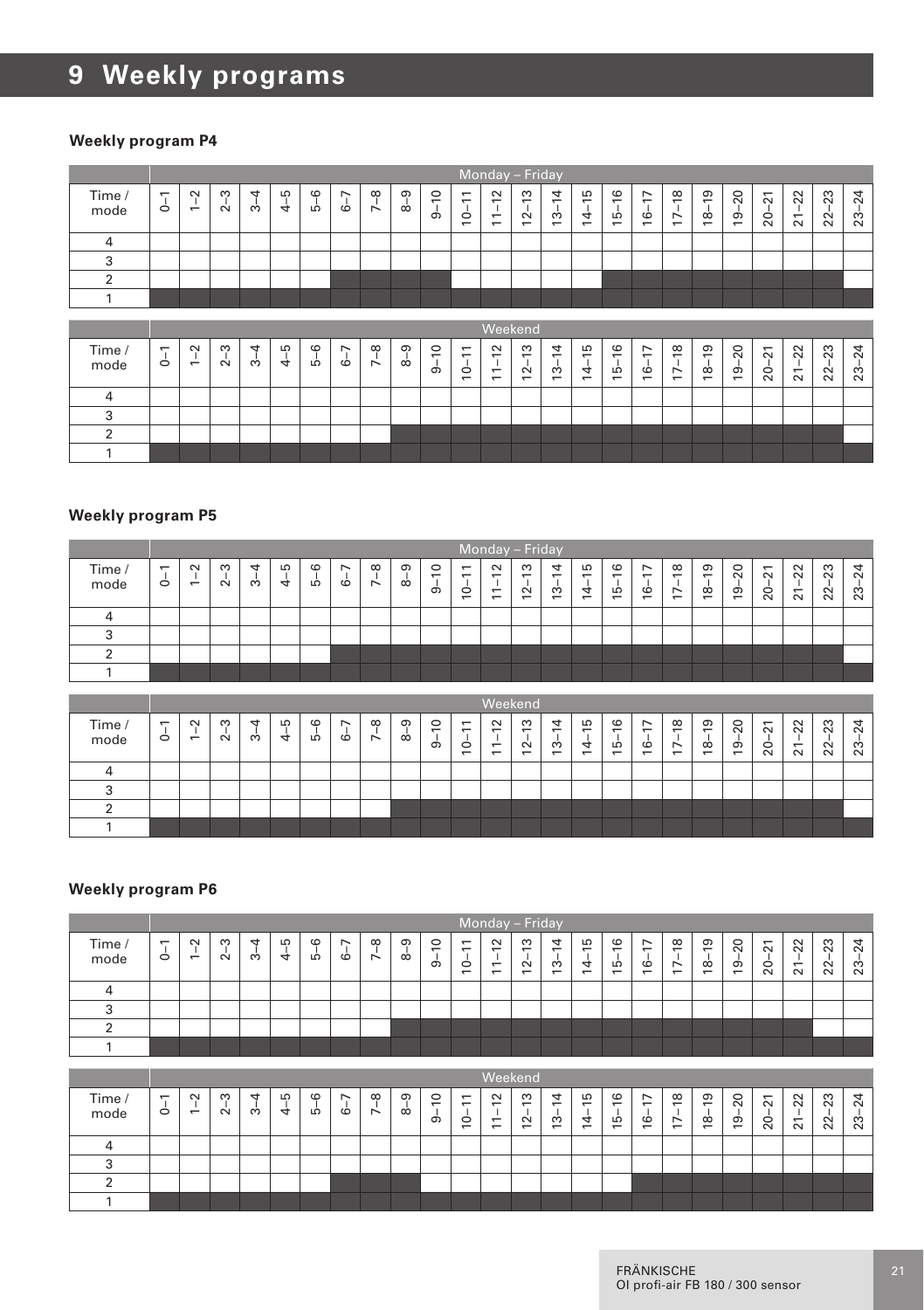#### **Weekly program P7**

|                |                                |                                    |             |         |                    |         |          |         |               |                                 |                                            |                                                                        | Monday - Friday                                    |                               |                                      |                           |                                      |                                 |                                 |              |                           |                       |                            |              |
|----------------|--------------------------------|------------------------------------|-------------|---------|--------------------|---------|----------|---------|---------------|---------------------------------|--------------------------------------------|------------------------------------------------------------------------|----------------------------------------------------|-------------------------------|--------------------------------------|---------------------------|--------------------------------------|---------------------------------|---------------------------------|--------------|---------------------------|-----------------------|----------------------------|--------------|
| Time /<br>mode | $\overline{\phantom{0}}$<br>J, | $\sim$<br>$\overline{\phantom{0}}$ | S<br>$\sim$ | 4<br>က် | S<br>$\frac{1}{4}$ | $5 - 6$ | r,<br>ယ် | $7 - 8$ | $8 - 9$       | $\circ$<br>$\overline{ }$<br>ക് | $\overline{ }$<br>$\overline{ }$<br>Ó<br>÷ | $\sim$<br>$\overline{1}$<br>$\overline{ }$<br>$\overline{\phantom{0}}$ | S<br>$2 - 1$<br>$\overline{ }$                     | 4<br>$13 - 1$                 | S<br>$\overline{ }$<br>$14 -$        | G<br>$\overline{ }$<br>15 | $\overline{\phantom{a}}$<br>$16 - 1$ | $\infty$<br>Ÿ<br>$\overline{E}$ | $18 - 19$                       | $19 - 20$    | $\overline{2}$<br>$20 -$  | 22<br>$\overline{21}$ | $-23$<br>22                | 24<br>$23 -$ |
| $\overline{4}$ |                                |                                    |             |         |                    |         |          |         |               |                                 |                                            |                                                                        |                                                    |                               |                                      |                           |                                      |                                 |                                 |              |                           |                       |                            |              |
| 3              |                                |                                    |             |         |                    |         |          |         |               |                                 |                                            |                                                                        |                                                    |                               |                                      |                           |                                      |                                 |                                 |              |                           |                       |                            |              |
| 2              |                                |                                    |             |         |                    |         |          |         |               |                                 |                                            |                                                                        |                                                    |                               |                                      |                           |                                      |                                 |                                 |              |                           |                       |                            |              |
| 1              |                                |                                    |             |         |                    |         |          |         |               |                                 |                                            |                                                                        |                                                    |                               |                                      |                           |                                      |                                 |                                 |              |                           |                       |                            |              |
|                |                                |                                    |             |         |                    |         |          |         |               |                                 |                                            |                                                                        |                                                    |                               |                                      |                           |                                      |                                 |                                 |              |                           |                       |                            |              |
|                |                                |                                    |             |         |                    |         |          |         |               |                                 |                                            |                                                                        |                                                    |                               |                                      |                           |                                      |                                 |                                 |              |                           |                       |                            |              |
| Time /<br>mode | $\overline{ }$<br>T<br>Ó       | $\tilde{ }$<br>$\overline{ }$      | ှ<br>$\sim$ | 4<br>က် | $4 - 5$            | $5 - 6$ | 7<br>cò  | $7 - 8$ | ႁ<br>$\infty$ | $\overline{c}$<br>J.<br>တ       | $\Xi$<br>$\frac{1}{2}$                     | <b>Weekend</b><br>$\sim$<br>$\overline{ }$<br>$\mathbf{I}$<br>$\Xi$    | S<br>$\overline{ }$<br>$\mathbf{I}$<br>$\tilde{c}$ | 4<br>$\overline{ }$<br>$13 -$ | Б<br>$\overline{ }$<br>$\frac{1}{4}$ | 16<br>فيا                 | F<br>ف                               | $\frac{8}{2}$<br>Ė              | $\overline{9}$<br>$\frac{1}{8}$ | 20<br>$19 -$ | $\overline{21}$<br>$20 -$ | 22<br>$\overline{2}$  | 23<br>$\blacksquare$<br>22 | $^{24}$<br>ಔ |
| $\overline{4}$ |                                |                                    |             |         |                    |         |          |         |               |                                 |                                            |                                                                        |                                                    |                               |                                      |                           |                                      |                                 |                                 |              |                           |                       |                            |              |
| 3              |                                |                                    |             |         |                    |         |          |         |               |                                 |                                            |                                                                        |                                                    |                               |                                      |                           |                                      |                                 |                                 |              |                           |                       |                            |              |
| $\overline{2}$ |                                |                                    |             |         |                    |         |          |         |               |                                 |                                            |                                                                        |                                                    |                               |                                      |                           |                                      |                                 |                                 |              |                           |                       |                            |              |

#### **Weekly program P8**

|                |                                  |                                    |             |         |                 |                |                           |                           |                      |                   |                                     |                                                                        | Monday - Friday                                           |                                              |              |                                                 |                                                              |                                                   |         |              |                                          |                                                      |                               |             |
|----------------|----------------------------------|------------------------------------|-------------|---------|-----------------|----------------|---------------------------|---------------------------|----------------------|-------------------|-------------------------------------|------------------------------------------------------------------------|-----------------------------------------------------------|----------------------------------------------|--------------|-------------------------------------------------|--------------------------------------------------------------|---------------------------------------------------|---------|--------------|------------------------------------------|------------------------------------------------------|-------------------------------|-------------|
| Time /<br>mode | $\overline{ }$<br>$\ddot{\circ}$ | $\sim$<br>$\overline{\phantom{0}}$ | ო<br>$\sim$ | 4<br>က် | LO<br>$\vec{a}$ | $\circ$<br>LÒ. | $\overline{ }$<br>$\circ$ | $\infty$<br>$\ddot{\sim}$ | $\sigma$<br>$\infty$ | $\circ$<br>÷<br>ൎ | $\overline{ }$<br>÷<br>$\circ$<br>÷ | $\sim$<br>$\overline{ }$<br>$\overline{ }$<br>$\overline{\phantom{0}}$ | S<br>$\overline{ }$<br>$\sim$<br>$\overline{\phantom{0}}$ | 4<br>$\div$<br>S<br>$\overline{\phantom{0}}$ | 15<br>4<br>÷ | $\frac{6}{2}$<br>LO<br>$\overline{\phantom{0}}$ | $\overline{ }$<br>$-$<br>$\circ$<br>$\overline{\phantom{0}}$ | $\frac{8}{2}$<br>$\overline{ }$<br>$\overline{ }$ | ၣ<br>18 | $_{20}$<br>ഉ | $\overline{\phantom{0}}$<br>$\sim$<br>20 | $\overline{2}$<br>$\overline{\phantom{0}}$<br>$\sim$ | 23<br>$\overline{\mathbf{2}}$ | $\sim$<br>ო |
|                |                                  |                                    |             |         |                 |                |                           |                           |                      |                   |                                     |                                                                        |                                                           |                                              |              |                                                 |                                                              |                                                   |         |              |                                          |                                                      |                               |             |
|                |                                  |                                    |             |         |                 |                |                           |                           |                      |                   |                                     |                                                                        |                                                           |                                              |              |                                                 |                                                              |                                                   |         |              |                                          |                                                      |                               |             |
|                |                                  |                                    |             |         |                 |                |                           |                           |                      |                   |                                     |                                                                        |                                                           |                                              |              |                                                 |                                                              |                                                   |         |              |                                          |                                                      |                               |             |
|                |                                  |                                    |             |         |                 |                |                           |                           |                      |                   |                                     |                                                                        |                                                           |                                              |              |                                                 |                                                              |                                                   |         |              |                                          |                                                      |                               |             |

|                |                               |                                    |        |         |                     |               |                                     |               |               |                                          |                                                                                             |                                                      | Weekend                                                             |                                                                |                                                      |                                                             |                                                       |                                                                                              |                                                                       |                                                                |                                                                |                                              |                        |                            |
|----------------|-------------------------------|------------------------------------|--------|---------|---------------------|---------------|-------------------------------------|---------------|---------------|------------------------------------------|---------------------------------------------------------------------------------------------|------------------------------------------------------|---------------------------------------------------------------------|----------------------------------------------------------------|------------------------------------------------------|-------------------------------------------------------------|-------------------------------------------------------|----------------------------------------------------------------------------------------------|-----------------------------------------------------------------------|----------------------------------------------------------------|----------------------------------------------------------------|----------------------------------------------|------------------------|----------------------------|
| Time /<br>mode | $\overline{\phantom{0}}$<br>Ó | $\sim$<br>$\overline{\phantom{0}}$ | ო<br>Ń | 4<br>က် | ഥ<br>$\overline{a}$ | $\circ$<br>LÒ | $\overline{\phantom{0}}$<br>$\circ$ | $\infty$<br>∼ | $\sigma$<br>œ | $\circ$<br>$\overline{\phantom{0}}$<br>ာ | $\overline{\phantom{0}}$<br>$\overline{\phantom{0}}$<br>$\circ$<br>$\overline{\phantom{0}}$ | $\sim$<br>$\overline{ }$<br>$\overline{\phantom{0}}$ | S<br>$\overline{\phantom{0}}$<br>$\sim$<br>$\overline{\phantom{0}}$ | 4<br>$\overline{\phantom{0}}$<br>ო<br>$\overline{\phantom{0}}$ | Ю<br>$\overline{\phantom{0}}$<br>4<br>$\overline{ }$ | $\circ$<br>$\overline{\phantom{0}}$<br>LO<br>$\overline{ }$ | $\overline{ }$<br>$\circ$<br>$\overline{\phantom{0}}$ | $\infty$<br>$\overline{\phantom{0}}$<br>$\overline{\phantom{0}}$<br>$\overline{\phantom{0}}$ | တ<br>$\overline{\phantom{0}}$<br>$\infty$<br>$\overline{\phantom{0}}$ | 0<br>$\overline{\sim}$<br>$\sigma$<br>$\overline{\phantom{0}}$ | $\overline{ }$<br>$\sim$<br>$\circ$<br>$\overline{\mathbf{N}}$ | $\sim$<br>$\sim$<br>$\overline{ }$<br>$\sim$ | 23<br>$\sim$<br>$\sim$ | ᆉ<br>$\sim$<br>ო<br>$\sim$ |
|                |                               |                                    |        |         |                     |               |                                     |               |               |                                          |                                                                                             |                                                      |                                                                     |                                                                |                                                      |                                                             |                                                       |                                                                                              |                                                                       |                                                                |                                                                |                                              |                        |                            |
|                |                               |                                    |        |         |                     |               |                                     |               |               |                                          |                                                                                             |                                                      |                                                                     |                                                                |                                                      |                                                             |                                                       |                                                                                              |                                                                       |                                                                |                                                                |                                              |                        |                            |
|                |                               |                                    |        |         |                     |               |                                     |               |               |                                          |                                                                                             |                                                      |                                                                     |                                                                |                                                      |                                                             |                                                       |                                                                                              |                                                                       |                                                                |                                                                |                                              |                        |                            |
|                |                               |                                    |        |         |                     |               |                                     |               |               |                                          |                                                                                             |                                                      |                                                                     |                                                                |                                                      |                                                             |                                                       |                                                                                              |                                                                       |                                                                |                                                                |                                              |                        |                            |

|                |                           |                                    |             |                      |         |          |   |                         |               |                          |                                                            | Monday - Friday                                                     |                                              |                                                                |                                 |                                                            |                                                                                             |                                                                      |                                      |                                           |                                                                          |                                                        |                        |                       |
|----------------|---------------------------|------------------------------------|-------------|----------------------|---------|----------|---|-------------------------|---------------|--------------------------|------------------------------------------------------------|---------------------------------------------------------------------|----------------------------------------------|----------------------------------------------------------------|---------------------------------|------------------------------------------------------------|---------------------------------------------------------------------------------------------|----------------------------------------------------------------------|--------------------------------------|-------------------------------------------|--------------------------------------------------------------------------|--------------------------------------------------------|------------------------|-----------------------|
| Time /<br>mode | $\overline{ }$<br>$\circ$ | $\sim$<br>$\overline{\phantom{0}}$ | ო<br>$\sim$ | $\overline{ }$<br>က် | LO<br>4 | co<br>LÒ | Ó | $\infty$<br>$\ddotmark$ | $\sigma$<br>œ | $\circ$<br>÷<br>$\sigma$ | $\overline{\phantom{0}}$<br>$\overline{ }$<br>$\circ$<br>- | $\sim$<br>-<br>$\overline{\phantom{0}}$<br>$\overline{\phantom{0}}$ | ო<br>÷<br>$\sim$<br>$\overline{\phantom{0}}$ | 4<br>$\overline{\phantom{0}}$<br>ო<br>$\overline{\phantom{0}}$ | LO.<br>≕<br>4<br>$\overline{ }$ | $\circ$<br>$\overline{ }$<br>S<br>$\overline{\phantom{0}}$ | $\overline{\phantom{0}}$<br>$\overline{\phantom{0}}$<br>$\circ$<br>$\overline{\phantom{0}}$ | $\infty$<br>$\ddot{ }$<br>$\overline{ }$<br>$\overline{\phantom{0}}$ | ၜ<br>÷<br>$\infty$<br>$\overline{ }$ | $\Omega$<br>თ<br>$\overline{\phantom{0}}$ | $\overline{\phantom{0}}$<br>$\sim$<br>$\circ$<br>$\overline{\mathbf{N}}$ | $\sim$<br>$\sim$<br>$\overline{\phantom{0}}$<br>$\sim$ | 23<br>$\sim$<br>$\sim$ | $\sim$<br>ო<br>$\sim$ |
|                |                           |                                    |             |                      |         |          |   |                         |               |                          |                                                            |                                                                     |                                              |                                                                |                                 |                                                            |                                                                                             |                                                                      |                                      |                                           |                                                                          |                                                        |                        |                       |
|                |                           |                                    |             |                      |         |          |   |                         |               |                          |                                                            |                                                                     |                                              |                                                                |                                 |                                                            |                                                                                             |                                                                      |                                      |                                           |                                                                          |                                                        |                        |                       |
|                |                           |                                    |             |                      |         |          |   |                         |               |                          |                                                            |                                                                     |                                              |                                                                |                                 |                                                            |                                                                                             |                                                                      |                                      |                                           |                                                                          |                                                        |                        |                       |
|                |                           |                                    |             |                      |         |          |   |                         |               |                          |                                                            |                                                                     |                                              |                                                                |                                 |                                                            |                                                                                             |                                                                      |                                      |                                           |                                                                          |                                                        |                        |                       |

|                |                                     |                                    |             |                     |         |               |                                     |                    |                      |                                |                                                                                             |                                                                                  | Weekend                                                             |                                                                |                      |                                                      |                                                                                   |                                                                                    |                         |               |                                |         |          |                                         |
|----------------|-------------------------------------|------------------------------------|-------------|---------------------|---------|---------------|-------------------------------------|--------------------|----------------------|--------------------------------|---------------------------------------------------------------------------------------------|----------------------------------------------------------------------------------|---------------------------------------------------------------------|----------------------------------------------------------------|----------------------|------------------------------------------------------|-----------------------------------------------------------------------------------|------------------------------------------------------------------------------------|-------------------------|---------------|--------------------------------|---------|----------|-----------------------------------------|
| Time /<br>mode | $\overline{\phantom{0}}$<br>$\circ$ | $\sim$<br>$\overline{\phantom{0}}$ | ო<br>$\sim$ | $\overline{ }$<br>ო | LO<br>4 | $\circ$<br>LO | $\overline{\phantom{0}}$<br>$\circ$ | $\infty$<br>$\sim$ | $\sigma$<br>$\infty$ | $\circ$<br>$\overline{ }$<br>თ | $\overline{\phantom{0}}$<br>$\overline{\phantom{0}}$<br>$\circ$<br>$\overline{\phantom{0}}$ | $\sim$<br>$\overline{\phantom{0}}$<br>$\overline{ }$<br>$\overline{\phantom{0}}$ | S<br>$\overline{\phantom{0}}$<br>$\sim$<br>$\overline{\phantom{0}}$ | 4<br>$\overline{\phantom{0}}$<br>S<br>$\overline{\phantom{0}}$ | 15<br>$\vec{a}$<br>÷ | G<br>$\overline{ }$<br>ഥ<br>$\overline{\phantom{0}}$ | $\overline{ }$<br>$\overline{\phantom{0}}$<br>$\circ$<br>$\overline{\phantom{0}}$ | $\infty$<br>$\overline{\phantom{0}}$<br>$\overline{ }$<br>$\overline{\phantom{0}}$ | တ<br>÷<br>$\infty$<br>÷ | $_{20}$<br>စ္ | $\overline{ }$<br>$\sim$<br>20 | 22<br>ត | 23<br>22 | $\overline{ }$<br>$\sim$<br>ო<br>$\sim$ |
|                |                                     |                                    |             |                     |         |               |                                     |                    |                      |                                |                                                                                             |                                                                                  |                                                                     |                                                                |                      |                                                      |                                                                                   |                                                                                    |                         |               |                                |         |          |                                         |
|                |                                     |                                    |             |                     |         |               |                                     |                    |                      |                                |                                                                                             |                                                                                  |                                                                     |                                                                |                      |                                                      |                                                                                   |                                                                                    |                         |               |                                |         |          |                                         |
|                |                                     |                                    |             |                     |         |               |                                     |                    |                      |                                |                                                                                             |                                                                                  |                                                                     |                                                                |                      |                                                      |                                                                                   |                                                                                    |                         |               |                                |         |          |                                         |
|                |                                     |                                    |             |                     |         |               |                                     |                    |                      |                                |                                                                                             |                                                                                  |                                                                     |                                                                |                      |                                                      |                                                                                   |                                                                                    |                         |               |                                |         |          |                                         |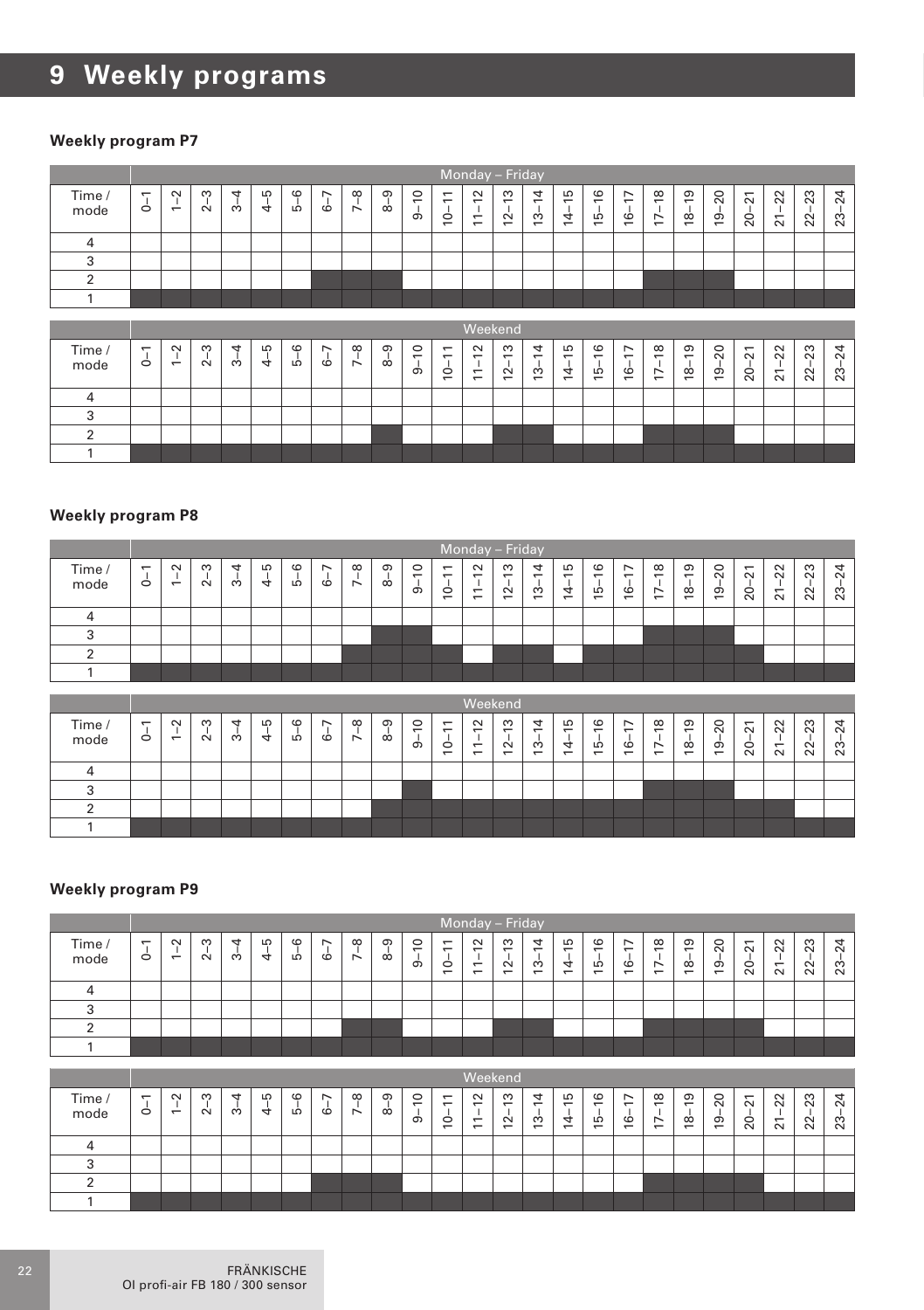#### **Weekly program P10**

|                |                     |                                    |               |         |         |         |         |                    |               |                                             |                                                 | Monday - Friday                                           |                                                           |                                      |                                    |                               |                              |            |                     |                          |                             |                                      |                       |                         |
|----------------|---------------------|------------------------------------|---------------|---------|---------|---------|---------|--------------------|---------------|---------------------------------------------|-------------------------------------------------|-----------------------------------------------------------|-----------------------------------------------------------|--------------------------------------|------------------------------------|-------------------------------|------------------------------|------------|---------------------|--------------------------|-----------------------------|--------------------------------------|-----------------------|-------------------------|
| Time /<br>mode | $\overline{ }$<br>Ó | $\sim$<br>$\overline{ }$           | S<br>$\sim$   | 4<br>ക് | $4 - 5$ | $5 - 6$ | $6 - 7$ | $7 - 8$            | ၜ<br>$\alpha$ | $\circ$<br>$\overline{5}$                   | $\overline{\phantom{0}}$<br>$10 - 1$            | $\sim$<br>7<br>$\overline{\phantom{0}}$<br>$\overline{ }$ | S<br>$\overline{1}$<br>$\sim$<br>$\overline{\phantom{0}}$ | 4<br>$\frac{1}{3}$<br>$\overline{ }$ | S<br>$14 - 1$                      | $-16$<br>LΘ<br>$\overline{ }$ | $-17$<br>Ó<br>$\overline{ }$ | $-18$<br>Ė | $18 - 19$           | $19 - 20$                | $20 - 21$                   | $-22$<br>$\overline{21}$             | $22 - 23$             | $-24$<br>$\mathbf{r}_2$ |
| $\overline{4}$ |                     |                                    |               |         |         |         |         |                    |               |                                             |                                                 |                                                           |                                                           |                                      |                                    |                               |                              |            |                     |                          |                             |                                      |                       |                         |
| 3              |                     |                                    |               |         |         |         |         |                    |               |                                             |                                                 |                                                           |                                                           |                                      |                                    |                               |                              |            |                     |                          |                             |                                      |                       |                         |
| $\overline{2}$ |                     |                                    |               |         |         |         |         |                    |               |                                             |                                                 |                                                           |                                                           |                                      |                                    |                               |                              |            |                     |                          |                             |                                      |                       |                         |
| $\mathbf{1}$   |                     |                                    |               |         |         |         |         |                    |               |                                             |                                                 |                                                           |                                                           |                                      |                                    |                               |                              |            |                     |                          |                             |                                      |                       |                         |
|                |                     |                                    |               |         |         |         |         |                    |               |                                             |                                                 |                                                           |                                                           |                                      |                                    |                               |                              |            |                     |                          |                             |                                      |                       |                         |
|                |                     |                                    |               |         |         |         |         |                    |               |                                             |                                                 |                                                           |                                                           |                                      |                                    |                               |                              |            |                     |                          |                             |                                      |                       |                         |
| Time /<br>mode | $\overline{ }$<br>Ó | $\sim$<br>$\overline{\phantom{0}}$ | S<br>$\alpha$ | 4<br>က် | $4 - 5$ | $5 - 6$ | $6 - 7$ | °<br>$\ddot{\sim}$ | ၜ<br>$\alpha$ | $\circ$<br>$\overline{ }$<br>-1<br>$\sigma$ | $\overline{\phantom{0}}$<br>$\overline{ }$<br>ġ | Weekend<br>$\sim$<br>$\overline{ }$<br>$\Xi$              | S<br>$\overline{\phantom{0}}$<br>$\tilde{5}$              | 4<br>$\overline{ }$<br>$\frac{1}{2}$ | S<br>$\overline{ }$<br>$rac{1}{4}$ | $\frac{6}{2}$<br>T.<br>فيا    | F<br>ف                       | $17 - 18$  | 51<br>$\frac{1}{8}$ | $\overline{c}$<br>$19 -$ | $\overline{21}$<br>$20 - 3$ | 22<br>$\mathbf{I}$<br>$\overline{2}$ | $-23$<br>$\mathbf{z}$ | 24<br>23                |
| $\overline{4}$ |                     |                                    |               |         |         |         |         |                    |               |                                             |                                                 |                                                           |                                                           |                                      |                                    |                               |                              |            |                     |                          |                             |                                      |                       |                         |
| 3              |                     |                                    |               |         |         |         |         |                    |               |                                             |                                                 |                                                           |                                                           |                                      |                                    |                               |                              |            |                     |                          |                             |                                      |                       |                         |
| $\overline{2}$ |                     |                                    |               |         |         |         |         |                    |               |                                             |                                                 |                                                           |                                                           |                                      |                                    |                               |                              |            |                     |                          |                             |                                      |                       |                         |

#### **Weekly program P11**

|                |                                     |                                    |                    |        |         |              |                                     |                                      |                      |                                                 |                                                            |                                                 | Monday - Friday                                 |                                                                |              |                                                 |                                                                                             |                                                                |                                                |                |                                          |                                              |         |                  |
|----------------|-------------------------------------|------------------------------------|--------------------|--------|---------|--------------|-------------------------------------|--------------------------------------|----------------------|-------------------------------------------------|------------------------------------------------------------|-------------------------------------------------|-------------------------------------------------|----------------------------------------------------------------|--------------|-------------------------------------------------|---------------------------------------------------------------------------------------------|----------------------------------------------------------------|------------------------------------------------|----------------|------------------------------------------|----------------------------------------------|---------|------------------|
| Time /<br>mode | $\overline{\phantom{0}}$<br>$\circ$ | $\sim$<br>$\overline{\phantom{0}}$ | $\infty$<br>$\sim$ | ↤<br>ო | LO<br>₹ | $\circ$<br>Б | $\overline{\phantom{0}}$<br>$\circ$ | $\infty$<br>$\overline{\phantom{0}}$ | $\sigma$<br>$\infty$ | $\circ$<br>$\overline{\phantom{0}}$<br>$\sigma$ | $\overline{ }$<br>$\overline{\phantom{0}}$<br>$\circ$<br>- | $\sim$<br>-<br>$\overline{ }$<br>$\overline{ }$ | ო<br>$\overline{ }$<br>$\sim$<br>$\overline{ }$ | 4<br>$\overline{\phantom{0}}$<br>S<br>$\overline{\phantom{0}}$ | ما<br>4<br>÷ | $\circ$<br>-<br>LO.<br>$\overline{\phantom{0}}$ | $\overline{\phantom{0}}$<br>$\overline{\phantom{0}}$<br>$\circ$<br>$\overline{\phantom{0}}$ | $\infty$<br>$\overline{ }$<br>$\overline{ }$<br>$\overline{ }$ | ၜ<br>÷<br>$\infty$<br>$\overline{\phantom{0}}$ | $\Omega$<br>စ္ | $\overline{\phantom{0}}$<br>$\sim$<br>20 | $\sim$<br>$\sim$<br>$\overline{ }$<br>$\sim$ | ಔ<br>22 | $\sim$<br>$\sim$ |
|                |                                     |                                    |                    |        |         |              |                                     |                                      |                      |                                                 |                                                            |                                                 |                                                 |                                                                |              |                                                 |                                                                                             |                                                                |                                                |                |                                          |                                              |         |                  |
|                |                                     |                                    |                    |        |         |              |                                     |                                      |                      |                                                 |                                                            |                                                 |                                                 |                                                                |              |                                                 |                                                                                             |                                                                |                                                |                |                                          |                                              |         |                  |
|                |                                     |                                    |                    |        |         |              |                                     |                                      |                      |                                                 |                                                            |                                                 |                                                 |                                                                |              |                                                 |                                                                                             |                                                                |                                                |                |                                          |                                              |         |                  |
|                |                                     |                                    |                    |        |         |              |                                     |                                      |                      |                                                 |                                                            |                                                 |                                                 |                                                                |              |                                                 |                                                                                             |                                                                |                                                |                |                                          |                                              |         |                  |

|                |                               |                          |               |                      |         |              |                      |               |               |                                                 |                                                                                             | Weekend                                                   |                                                                     |                                                      |                                                                |                                                                  |                                                                                             |                                                                          |                                                                       |                                  |                                                                          |                                              |                        |                       |
|----------------|-------------------------------|--------------------------|---------------|----------------------|---------|--------------|----------------------|---------------|---------------|-------------------------------------------------|---------------------------------------------------------------------------------------------|-----------------------------------------------------------|---------------------------------------------------------------------|------------------------------------------------------|----------------------------------------------------------------|------------------------------------------------------------------|---------------------------------------------------------------------------------------------|--------------------------------------------------------------------------|-----------------------------------------------------------------------|----------------------------------|--------------------------------------------------------------------------|----------------------------------------------|------------------------|-----------------------|
| Time /<br>mode | $\overline{\phantom{0}}$<br>Ó | $\sim$<br>$\overline{ }$ | ო<br>$\alpha$ | $\overline{a}$<br>က် | LO<br>4 | $\circ$<br>ம | $\overline{ }$<br>co | $\infty$<br>Ń | $\sigma$<br>œ | $\circ$<br>$\overline{\phantom{0}}$<br>$\sigma$ | $\overline{\phantom{0}}$<br>$\overline{\phantom{0}}$<br>$\circ$<br>$\overline{\phantom{0}}$ | $\sim$<br>-<br>$\overline{\phantom{0}}$<br>$\overline{ }$ | S<br>$\overline{\phantom{0}}$<br>$\sim$<br>$\overline{\phantom{0}}$ | 4<br>$\overline{ }$<br>S<br>$\overline{\phantom{0}}$ | Б<br>$\overline{\phantom{0}}$<br>4<br>$\overline{\phantom{0}}$ | G<br>$\overline{\phantom{0}}$<br>LO.<br>$\overline{\phantom{0}}$ | $\overline{\phantom{0}}$<br>$\overline{\phantom{0}}$<br>$\circ$<br>$\overline{\phantom{0}}$ | $\infty$<br>$\overline{ }$<br>$\overline{ }$<br>$\overline{\phantom{0}}$ | ၜ<br>$\overline{\phantom{0}}$<br>$\infty$<br>$\overline{\phantom{0}}$ | 20<br>$\sigma$<br>$\overline{ }$ | $\overline{\phantom{0}}$<br>$\sim$<br>$\circ$<br>$\overline{\mathbf{N}}$ | $\sim$<br>$\sim$<br>$\overline{ }$<br>$\sim$ | 23<br>$\sim$<br>$\sim$ | ᠴ<br>$\sim$<br>$\sim$ |
|                |                               |                          |               |                      |         |              |                      |               |               |                                                 |                                                                                             |                                                           |                                                                     |                                                      |                                                                |                                                                  |                                                                                             |                                                                          |                                                                       |                                  |                                                                          |                                              |                        |                       |
|                |                               |                          |               |                      |         |              |                      |               |               |                                                 |                                                                                             |                                                           |                                                                     |                                                      |                                                                |                                                                  |                                                                                             |                                                                          |                                                                       |                                  |                                                                          |                                              |                        |                       |
|                |                               |                          |               |                      |         |              |                      |               |               |                                                 |                                                                                             |                                                           |                                                                     |                                                      |                                                                |                                                                  |                                                                                             |                                                                          |                                                                       |                                  |                                                                          |                                              |                        |                       |
|                |                               |                          |               |                      |         |              |                      |               |               |                                                 |                                                                                             |                                                           |                                                                     |                                                      |                                                                |                                                                  |                                                                                             |                                                                          |                                                                       |                                  |                                                                          |                                              |                        |                       |

|                | Monday - Friday               |                                    |             |                      |          |               |                               |               |               |                          |                                                                                   |                                                                                  |                                                           |                                              |                                       |                                                             |                                                                                   |                                                                      |                                      |                        |                                                          |                                              |          |             |
|----------------|-------------------------------|------------------------------------|-------------|----------------------|----------|---------------|-------------------------------|---------------|---------------|--------------------------|-----------------------------------------------------------------------------------|----------------------------------------------------------------------------------|-----------------------------------------------------------|----------------------------------------------|---------------------------------------|-------------------------------------------------------------|-----------------------------------------------------------------------------------|----------------------------------------------------------------------|--------------------------------------|------------------------|----------------------------------------------------------|----------------------------------------------|----------|-------------|
| Time /<br>mode | $\overline{\phantom{0}}$<br>Ó | $\sim$<br>$\overline{\phantom{0}}$ | ო<br>$\sim$ | $\overline{ }$<br>က် | LO.<br>4 | $\circ$<br>LÒ | $\overline{\phantom{0}}$<br>Ò | $\infty$<br>Ń | $\sigma$<br>œ | $\circ$<br>÷<br>$\sigma$ | $\overline{ }$<br>$\overline{\phantom{0}}$<br>$\circ$<br>$\overline{\phantom{0}}$ | $\sim$<br>$\overline{\phantom{0}}$<br>$\overline{\phantom{0}}$<br>$\overline{ }$ | S<br>$\overline{ }$<br>$\sim$<br>$\overline{\phantom{0}}$ | 4<br>$\div$<br>ო<br>$\overline{\phantom{0}}$ | LO<br>$\equiv$<br>4<br>$\overline{ }$ | $\circ$<br>$\overline{ }$<br>LO<br>$\overline{\phantom{0}}$ | $\overline{\phantom{0}}$<br>$\overline{\phantom{0}}$<br>$\circ$<br>$\overline{ }$ | $\infty$<br>$\ddot{ }$<br>$\overline{ }$<br>$\overline{\phantom{0}}$ | ၜ<br>÷<br>$\infty$<br>$\overline{ }$ | 20<br>ၜ<br>$\ddotmark$ | $\overline{ }$<br>$\sim$<br>$\circ$<br>$\overline{\sim}$ | $\sim$<br>$\sim$<br>$\overline{ }$<br>$\sim$ | 23<br>22 | ო<br>$\sim$ |
|                |                               |                                    |             |                      |          |               |                               |               |               |                          |                                                                                   |                                                                                  |                                                           |                                              |                                       |                                                             |                                                                                   |                                                                      |                                      |                        |                                                          |                                              |          |             |
|                |                               |                                    |             |                      |          |               |                               |               |               |                          |                                                                                   |                                                                                  |                                                           |                                              |                                       |                                                             |                                                                                   |                                                                      |                                      |                        |                                                          |                                              |          |             |
|                |                               |                                    |             |                      |          |               |                               |               |               |                          |                                                                                   |                                                                                  |                                                           |                                              |                                       |                                                             |                                                                                   |                                                                      |                                      |                        |                                                          |                                              |          |             |
|                |                               |                                    |             |                      |          |               |                               |               |               |                          |                                                                                   |                                                                                  |                                                           |                                              |                                       |                                                             |                                                                                   |                                                                      |                                      |                        |                                                          |                                              |          |             |

|                | Weekend                             |                          |             |        |        |               |                                     |                                      |                      |                                                 |                                                                      |                                                                                  |                                                           |                                                                |                                                                |                                               |                                                                                             |                                                                          |                                      |          |                                      |                                                      |                     |                    |
|----------------|-------------------------------------|--------------------------|-------------|--------|--------|---------------|-------------------------------------|--------------------------------------|----------------------|-------------------------------------------------|----------------------------------------------------------------------|----------------------------------------------------------------------------------|-----------------------------------------------------------|----------------------------------------------------------------|----------------------------------------------------------------|-----------------------------------------------|---------------------------------------------------------------------------------------------|--------------------------------------------------------------------------|--------------------------------------|----------|--------------------------------------|------------------------------------------------------|---------------------|--------------------|
| Time /<br>mode | $\overline{\phantom{0}}$<br>$\circ$ | $\sim$<br>$\overline{ }$ | ო<br>$\sim$ | ↤<br>ო | Ю<br>4 | $\circ$<br>LO | $\overline{\phantom{0}}$<br>$\circ$ | $\infty$<br>$\overline{\phantom{0}}$ | $\sigma$<br>$\infty$ | $\circ$<br>$\overline{\phantom{0}}$<br>$\sigma$ | $\overline{\phantom{0}}$<br>$\overline{\phantom{0}}$<br>$\circ$<br>- | $\sim$<br>$\overline{\phantom{0}}$<br>$\overline{ }$<br>$\overline{\phantom{0}}$ | S<br>$\overline{\phantom{0}}$<br>$\sim$<br>$\overline{ }$ | 4<br>$\overline{\phantom{0}}$<br>S<br>$\overline{\phantom{0}}$ | Б<br>$\overline{\phantom{0}}$<br>4<br>$\overline{\phantom{0}}$ | $\circ$<br>÷<br>Ю<br>$\overline{\phantom{0}}$ | $\overline{\phantom{0}}$<br>$\overline{\phantom{0}}$<br>$\circ$<br>$\overline{\phantom{0}}$ | $\infty$<br>$\overline{\phantom{0}}$<br>$\overline{ }$<br>$\overline{ }$ | ၜ<br>$\overline{ }$<br>$\infty$<br>- | 20<br>စ္ | $\overline{ }$<br>$\sim$<br>$\Omega$ | $\overline{2}$<br>$\overline{\phantom{0}}$<br>$\sim$ | S<br>$\alpha$<br>22 | ₹<br>$\alpha$<br>ಔ |
|                |                                     |                          |             |        |        |               |                                     |                                      |                      |                                                 |                                                                      |                                                                                  |                                                           |                                                                |                                                                |                                               |                                                                                             |                                                                          |                                      |          |                                      |                                                      |                     |                    |
|                |                                     |                          |             |        |        |               |                                     |                                      |                      |                                                 |                                                                      |                                                                                  |                                                           |                                                                |                                                                |                                               |                                                                                             |                                                                          |                                      |          |                                      |                                                      |                     |                    |
|                |                                     |                          |             |        |        |               |                                     |                                      |                      |                                                 |                                                                      |                                                                                  |                                                           |                                                                |                                                                |                                               |                                                                                             |                                                                          |                                      |          |                                      |                                                      |                     |                    |
|                |                                     |                          |             |        |        |               |                                     |                                      |                      |                                                 |                                                                      |                                                                                  |                                                           |                                                                |                                                                |                                               |                                                                                             |                                                                          |                                      |          |                                      |                                                      |                     |                    |